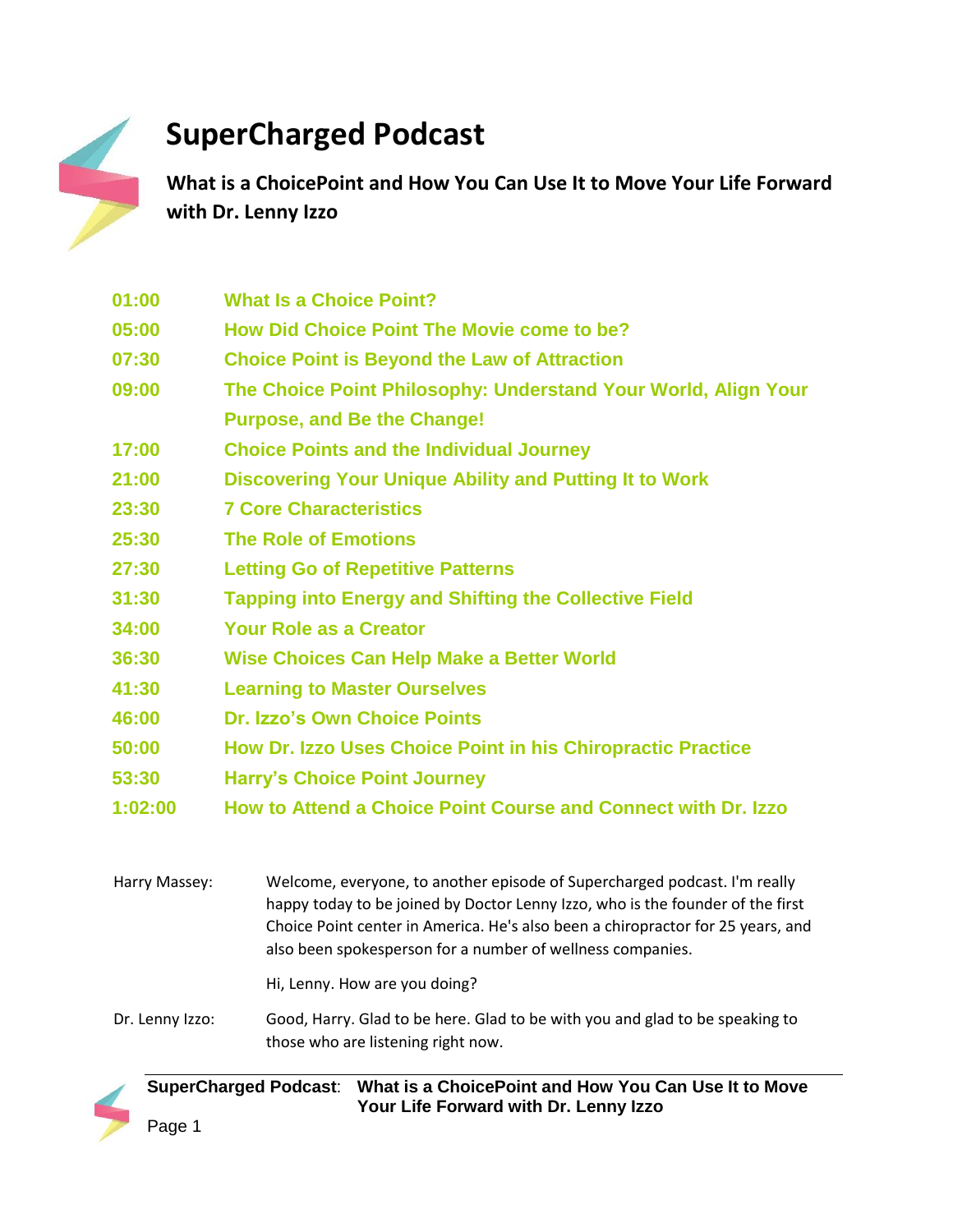| Harry:     | Perfect. We should probably dig into what Choice Point is. Obviously, it's slightly<br>peculiar, because I actually wrote and directed a film called Choice Point. What<br>does Choice Point mean to you?                                                                                                                                                                                                                                                                                                                                                                                                                                                                                                                                                        |
|------------|------------------------------------------------------------------------------------------------------------------------------------------------------------------------------------------------------------------------------------------------------------------------------------------------------------------------------------------------------------------------------------------------------------------------------------------------------------------------------------------------------------------------------------------------------------------------------------------------------------------------------------------------------------------------------------------------------------------------------------------------------------------|
| Dr. Lenny: | Choice Point. Actually, I had been using that terminology. One of my centers, the                                                                                                                                                                                                                                                                                                                                                                                                                                                                                                                                                                                                                                                                                |
| [00:01:00] | one that I'd been practicing at  My whole change in practice and evolution has<br>gone from the Center for Health, Healing & Attunement at one time to Center<br>Point and from Center Point to Choice Point. So, there's been this evolving name<br>change. Actually, I've been practicing for 38 years. When I heard Choice Point<br>and I first read your book-                                                                                                                                                                                                                                                                                                                                                                                               |
| Harry:     | I thought you were much younger than that.                                                                                                                                                                                                                                                                                                                                                                                                                                                                                                                                                                                                                                                                                                                       |
| Dr. Lenny: | [Laughing] Yeah, I've been around for a little bit. The term Choice Point refers to<br>changes people are involved in. Everybody that comes into a doctor's office, I<br>believe, is at some Choice Point, is at some point in their life where they need to<br>make different choices, and we see that-                                                                                                                                                                                                                                                                                                                                                                                                                                                         |
| Harry:     | [inaudible 00:01:49]                                                                                                                                                                                                                                                                                                                                                                                                                                                                                                                                                                                                                                                                                                                                             |
| Dr. Lenny: | Go ahead!                                                                                                                                                                                                                                                                                                                                                                                                                                                                                                                                                                                                                                                                                                                                                        |
| Harry:     | Yeah, basically, it's a point in people's lives, where if they take one particular<br>choice it could make a huge difference. When we were making the film, I think it<br>was Gregg Braden, he said the expression "Choice Point" first. He described it as<br>a window of opportunity-                                                                                                                                                                                                                                                                                                                                                                                                                                                                          |
| Dr. Lenny: | Yes Opportunity!                                                                                                                                                                                                                                                                                                                                                                                                                                                                                                                                                                                                                                                                                                                                                 |
| Harry:     | where if you make a decision or choice in that particular window of time, it<br>can have a huge difference in your next life cycle, whereas if you don't make the<br>choice right then, time just carries on, and it's too late. That was sort of a very<br>impactful thing for me, because I think often in one's spiritual evolution, one of<br>the early things, the idea you come across, is this idea of law of attraction. You<br>can be a creator and create anything. I think, as time goes on, you realize about<br>all of these cycles that go on in life and around. Actually, there's certain times<br>where you can make a decision and bring something incredible into this world,<br>but then if you miss that opportunity it can be much harder. |
| Dr. Lenny: | Not only do you miss the opportunity that life's bringing -- there are never<br>ending Choice Points of possibility and opportunity in nature. Nature's always<br>changing and moving through its Choice Points. It kind of makes changes and<br>choices quite naturally. It's built into the natural rhythms of our world, and in<br>people too.                                                                                                                                                                                                                                                                                                                                                                                                                |
|            | If you look at the body, the body is making choices and going through changes<br>and evolving in itself. But, it's more. Choice Point, I think, really has a direct                                                                                                                                                                                                                                                                                                                                                                                                                                                                                                                                                                                              |



**Your Life Forward with Dr. Lenny Izzo**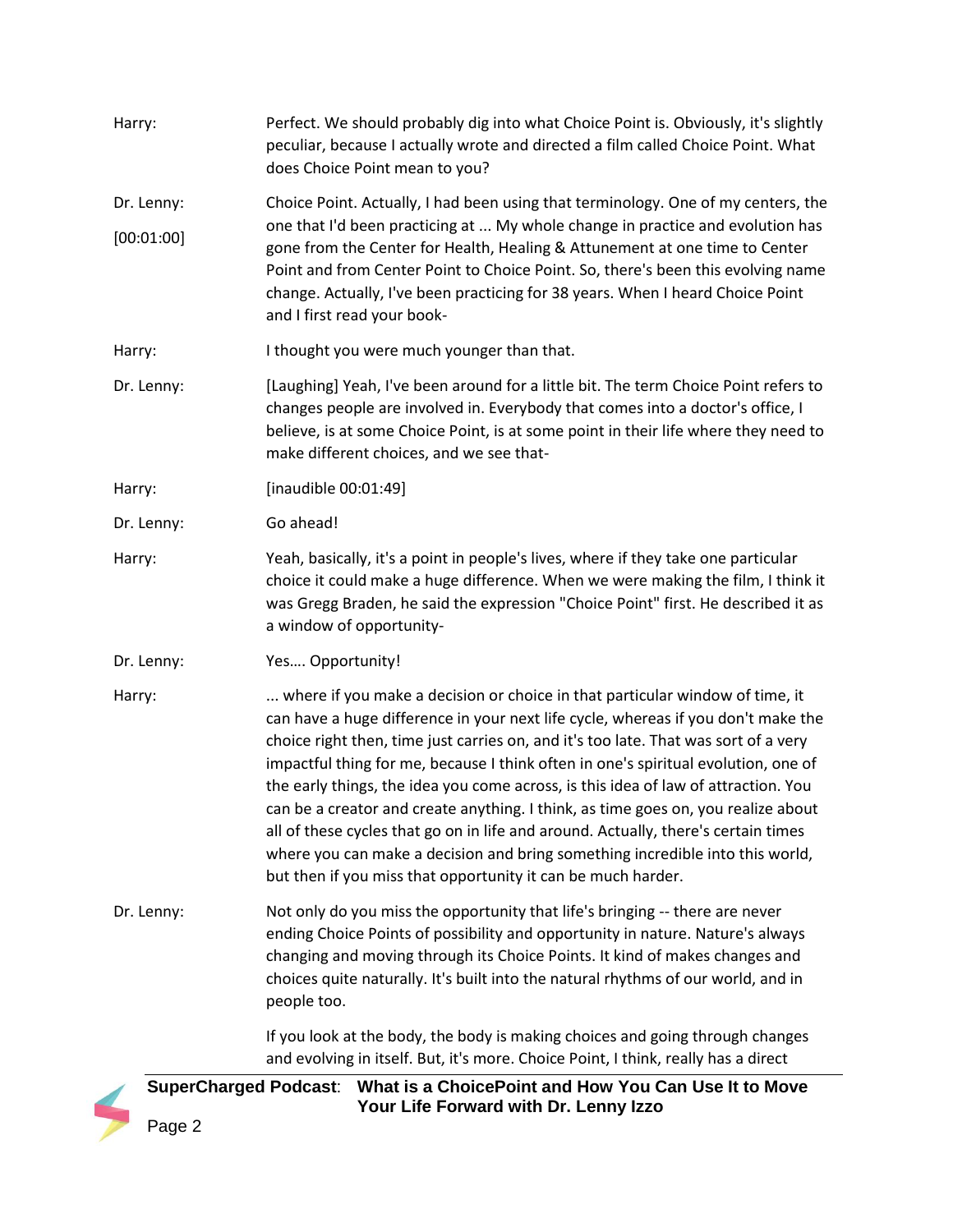|            | application. When Gregg Braden was speaking about it relative to the quantum<br>make-up of our own consciousness, the quantum reality that we find ourselves in<br>these days, where there is opportunity to bring a different experience, to<br>actually change.                                                                                                                                                                                                                                                                                                                                                                                                                                                                                             |
|------------|---------------------------------------------------------------------------------------------------------------------------------------------------------------------------------------------------------------------------------------------------------------------------------------------------------------------------------------------------------------------------------------------------------------------------------------------------------------------------------------------------------------------------------------------------------------------------------------------------------------------------------------------------------------------------------------------------------------------------------------------------------------|
|            | Everyone's been talking about change for many years. There's that very well-<br>known statement by Gandhi "Be the change in the world that you wish to see"<br>but, how do you actually choose the changes that are actually going to bring a<br>different experience or a different impact into ourselves, into our own lives, and<br>into the world? Those are the opportunities, I think, that life brings, that we<br>speak about, certainly, in healing, that we know that are those healing crises. In<br>every crisis, there is a Choice Point, a way to choose something different, but<br>that the pattern of that crisis doesn't continue to repeat itself.                                                                                         |
| Harry:     | Absolutely. I guess for the benefit of the listeners, we should probably give<br>people a bit of background of where Choice Point came from and what its main<br>principles are. I guess I'll start-                                                                                                                                                                                                                                                                                                                                                                                                                                                                                                                                                          |
| Dr. Lenny: | You are the founder of Choice Point. I think you're the certainly key co-creator.                                                                                                                                                                                                                                                                                                                                                                                                                                                                                                                                                                                                                                                                             |
| [00:05:00] | How did you come across it and make the movie Choice Point? What led you to<br>actually make that movie and write that book?                                                                                                                                                                                                                                                                                                                                                                                                                                                                                                                                                                                                                                  |
| Harry:     | Basically, we made this previous film called The Living Matrix, which really looks                                                                                                                                                                                                                                                                                                                                                                                                                                                                                                                                                                                                                                                                            |
| [00:05:30] | at this concept of the body feeling and how the body feel is able to basically<br>control cell growth, metabolism, and ensure healing from an information and<br>energy point of view. Just as we were finishing that right at its premiere<br>people are like, "What's gonna be your next movie?" So, I was like, "Well, I think<br>it will be mastering the matrix." Basically, we set out on this journey to make this<br>other film called Mastering the Matrix, which was basically to try and work out<br>how you can master your life.                                                                                                                                                                                                                 |
|            | We didn't really want to go down the traditional self-help viewpoint. I also<br>wasn't very sure on the law of attraction idea, because I thought it had some<br>validity, but I knew from my own life  We ended up building the company NES,<br>because of actually a lot of personal hardship and tragedy. I was bedridden for<br>eight, nine years. Really, why NES ended up working out for me is because out of<br>that hardship and tragedy, we basically got behind a purpose of trying to help<br>other people get better and ended up inventing this system, and then in the<br>process that helped me to get better and build a business. But, it certainly wasn't<br>through getting a mind man putting down the one for house and the Ferrari and |

through getting a mind map, putting down the one for house and the Ferrari and the jet plane and trying to manifest all this wealth in my life. That definitely wasn't what happened.

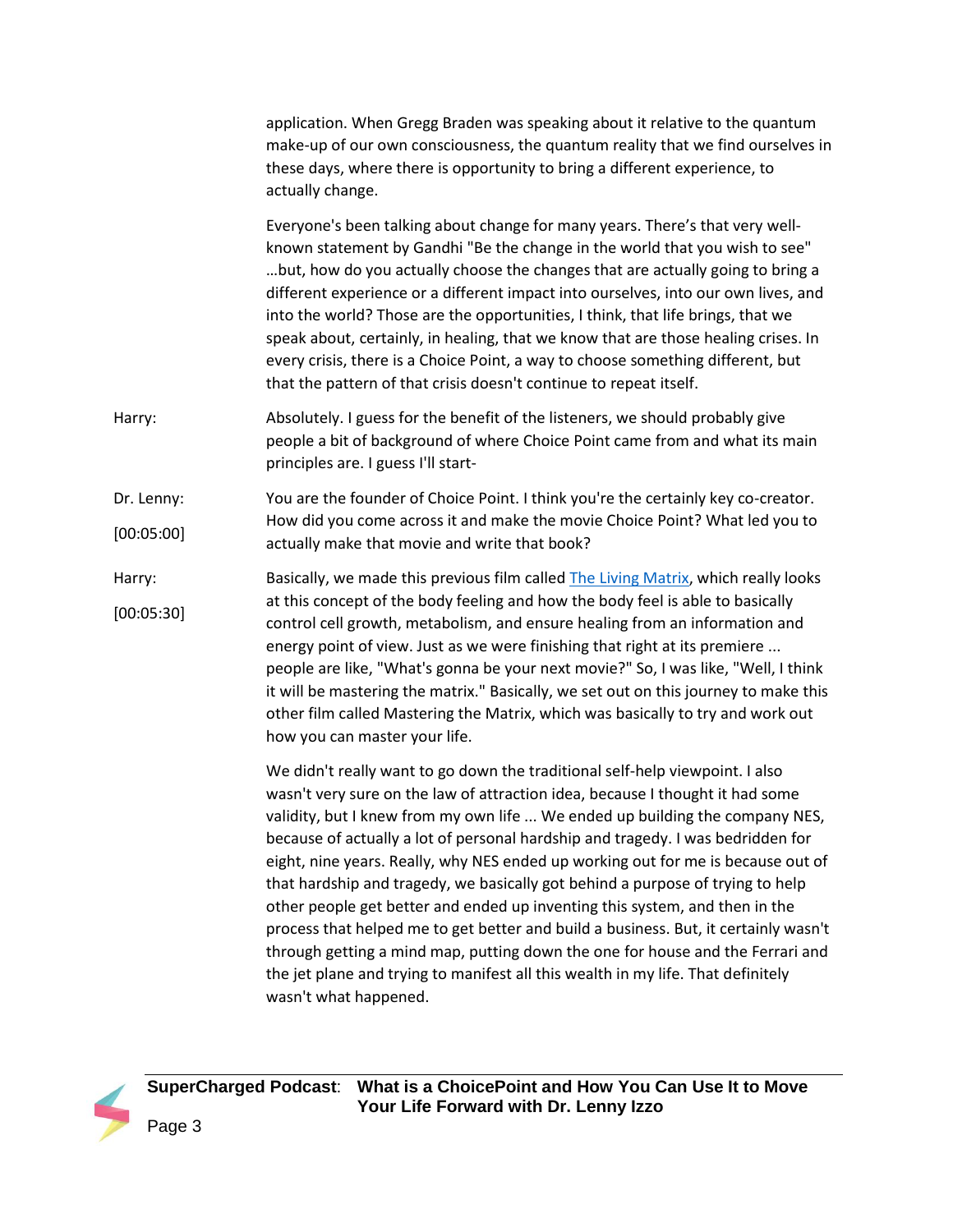| [00:07:30] | I was really curious how it really worked for other people who were far more<br>successful than me, like Jean Paul from Paul Mitchell Hair. I think he is the fifth<br>richest man in the States. And then, people like Richard Branson and then Peter<br>Buffett. He's the son of Warren Buffett, looks after billions under assets. And,<br>also people like Archbishop Desmond Tutu, who's right at the center of helping<br>Apartheid to end, and also making most people in South Africa forgive and then<br>stopping  maybe not necessarily stopping, but reducing massive amounts of<br>civil war and that side of thing. You already mentioned Gandhi. I was very curious<br>how Gandhi was able to do all this change. Again, that wasn't through a law of<br>attraction idea.     |
|------------|---------------------------------------------------------------------------------------------------------------------------------------------------------------------------------------------------------------------------------------------------------------------------------------------------------------------------------------------------------------------------------------------------------------------------------------------------------------------------------------------------------------------------------------------------------------------------------------------------------------------------------------------------------------------------------------------------------------------------------------------------------------------------------------------|
|            | In short, we just decided, one way to find out: go and interview all of these<br>people, see what they see. And then, interviewing them and putting a film<br>together, you start to come up with some type of philosophy offered that you<br>hopefully think is correct. That ended up a film and a book and, actually, a<br>course. And now, see, the two of us are going do this workshop.                                                                                                                                                                                                                                                                                                                                                                                               |
|            | Basically, we came up with this overall Choice Point philosophy, which has three<br>main principles of: "understand your world," "align your purpose," and "be the<br>change."                                                                                                                                                                                                                                                                                                                                                                                                                                                                                                                                                                                                              |
| [00:09:00] | To explain that, if we go back to that law of attraction idea. We basically realized<br>in interviewing all of these people that most of these global leaders actually had<br>very significant, you can call it, drama or personal decision points or Choice<br>Points that had happened in their life. But, all of them had basically aligned their<br>purpose with something that was greater than themselves. It was really because<br>they had aligned themselves and their value systems with customer's<br>perspectives or, obviously, if you're Desmond Tutu, with the populations, et<br>cetera. Because they had all aligned themselves with greater social trends, they<br>ended up either with fairly significant businesses and also contributing to society<br>in a major way. |
|            | So, that really created, I call it, the middle principle of "align your purpose."<br>Then, the first principle called "understand your world." In order for you to align<br>your purpose, you can only do that if you really understand these patterns that<br>are going on in the world around you, but also your own internal patterns. And<br>then, through refining that and discovering that, you can basically end up<br>aligning your purpose through that understanding. We are doing this totally out<br>of order, but that's great.                                                                                                                                                                                                                                               |
|            | The third principle you already mentioned was Gandhi's "be the change." If<br>you're fortunate enough to already know what your purpose is, and you're<br>thinking and you're working towards it, but there's a lot of chaos in your life and<br>things aren't working out, and maybe you're a bit angry or frustrated or                                                                                                                                                                                                                                                                                                                                                                                                                                                                   |

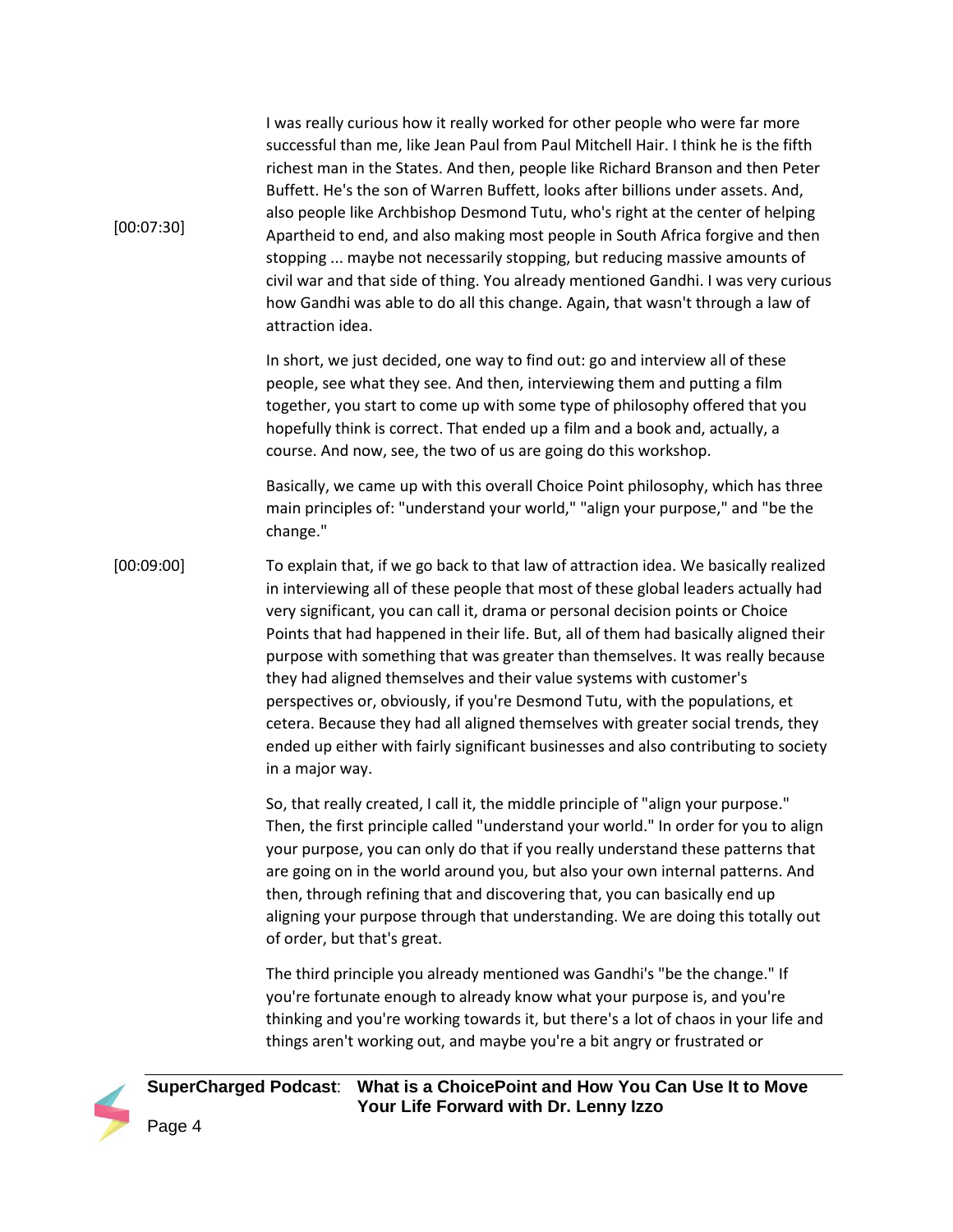whatever it is, the most likely reason for that is because you are not in alignment with your purpose, i.e., you are not being the change that you want to see in the world, you are not a match to what you're trying to do. It's a bit like if you've got some type of, say, a solar panel company, because you want clean energy, but you, instead of driving electric car, you drive your gas guzzler. That's not necessarily being a match. Or, it could just be all sorts of internal little belief systems or conflicts, the conflict shocks that are playing on in your head that are preventing you from getting there.

So, the more deeper work is to be the change. It often helps to work with a practitioner or a coach, because it's pretty self-reflecting, and often it helps to work with someone else to help identify that and get through all your blocks, and then you're well on your way. I guess that's the short version of what Choice Point is.

Dr. Lenny: Yeah. As you were talking, it's really not the short version. Everyone wants the short version to aligning purpose. I believe that's part of the downside of just trying to align with the law of attraction. It's a good marketing message, and certainly there is truth to it, but I kind of see through what you do-

Harry: Yeah, it's one law of ...

Dr. Lenny: It's one law.

Harry: Yeah, it's one law of the universal ... It's basically that matching principle we just talked about. We might as well get into physics, because that's what we're here for. In physics, you have this bit of a split. You've got the people into quantum physics, and then you've got the people in the more Newtonian, cosmic, big physics type of viewpoint. Then, we've got us, men, mortal humans sitting in the middle here. So, if we go off to a nice quantum realm, a lot of Buddhist philosophy, things in that quantum idea ... If you try to look or try to observe where an electron is, it just appears right there. If you look over here, then appears right there. In quantum physics they call that the Observer Effect. People have extrapolated that out in the self-help world, to that idea of law of attraction. If it works in the quantum realm, it must work everywhere. It's true, it is a law of physics, but you can't ignore big physics.

> So, if I look up in the sky, and I'm like, "I want the Moon to appear over there," it doesn't. It's still there. I can stare in that bit of a sky as long as I want, I'm not gonna shift the Moon over there. It really comes down to scale or mass. The heavier something is, or the more mass behind it, the more influence it has on you, which, I think, is why things like astrology do actually have an influence on us, because the planets have such a much greater mass than we do. We have such a much greater mass than that tiny little electron, so we can influence that

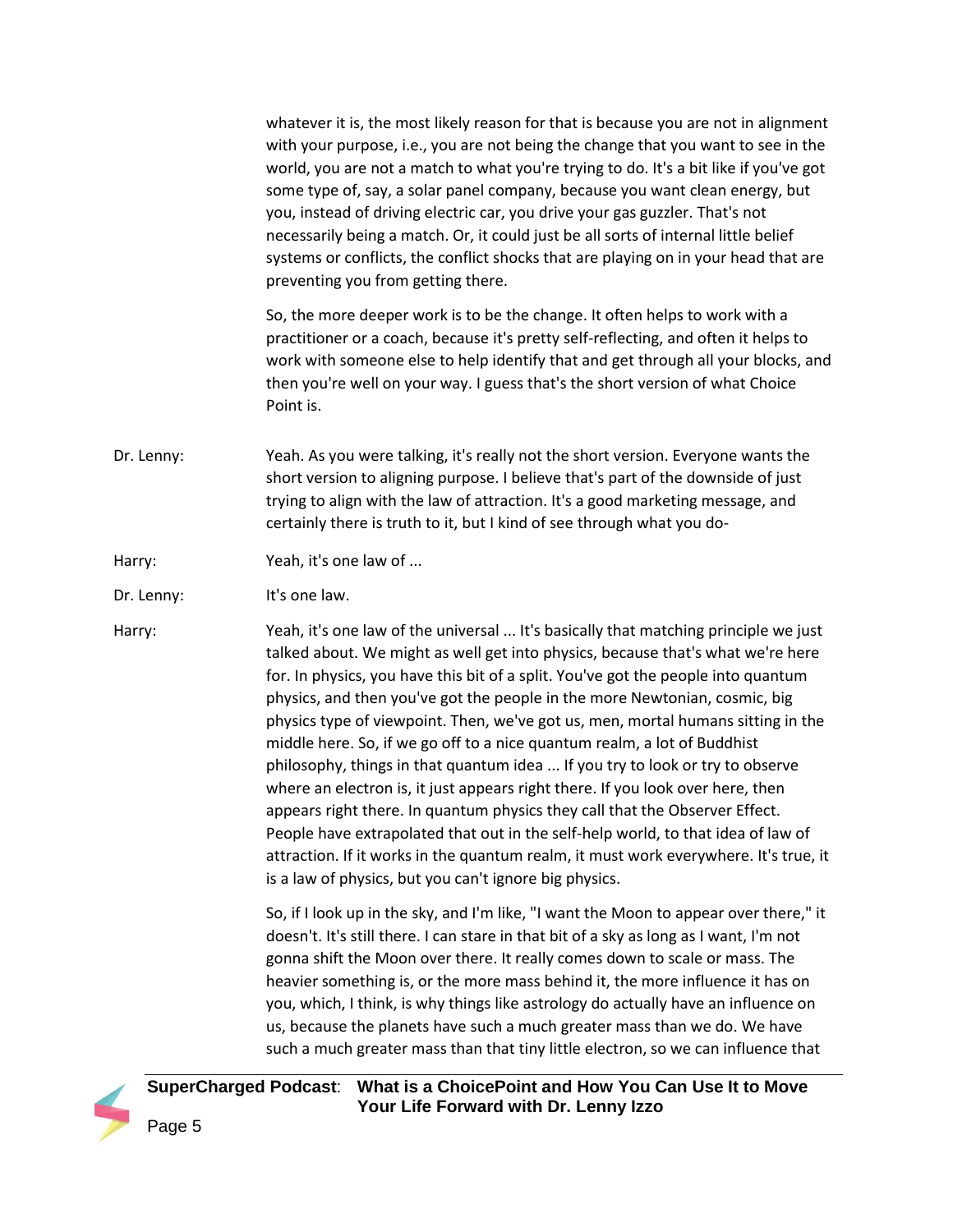electron, but I'm afraid it doesn't mean that this law of attraction will suddenly bring all this stuff into our life.

However, as we said, if you align yourself with where patterns are going inside you ... You could say Microsoft, whose mission was to put a PC on everyone's desk ... At that time that was a wonderful thing that people wanted, so there was this wider pattern of people wanting a PC, and Microsoft was right in the right place at the right time to provide, so it's ... You could say the same with social networks and Facebook or anything like that. If you put that idea back a hundred years ago, Bill Gates, a hundred years ago, it wouldn't have worked out in the industrial age. He probably would have been a geek and probably a slave on the railroad. I'm exaggerating! He probably would have done fine. But, the point is the idea wouldn't have worked out.

- Dr. Lenny: Correct. So, there's some timing involved and cycles involved in nature and cycles in timing and rhythms. Would you say are involved to the Choice Points that appear and the opportunities that are appearing? How does that relate to the individual's journey? The people you described, the servant-leadership range of individuals that you described ... I wouldn't think that Gandhi had a dream board and was trying to attract the masses so he could be heard! He was following some deeper instinct. You mentioned [crosstalk 00:16:52]-
- Harry: He would have been following his core purpose-
- Dr. Lenny: [00:17:00] His core purpose. [crosstalk 00:16:58] How do you get to that core purpose, and what does the Choice Point philosophy have to do with discovering the core purpose?
- Harry: Not everyone necessarily has the ideals that Gandhi did. He just had an extraordinarily strong purpose, which was basically to free India, so India could be governed by its own people and, obviously, he had all these principles of how he was gonna go that in a peaceful way. His main principle was "Be the change you want to see in the world," by getting everyone behind that. The British eventually left. But, from a more practical point of view, how do you work that out ... There's a few sort of simple questions you can ask yourself. There's two sides to it: you really want to understand your own skillsets and passions or, if you like, your own unique ability. Once you've worked through what your unique ability is, the next question ... What I mean by "unique ability," you might be an incredibly talented designer, you might be a great writer, you may be very good at numbers. All of us have certain things we're really good at and certain things we're rubbish at. It's always good just to triple, quadruple, times 10 down on the things you're really good at, and just not what you're not.

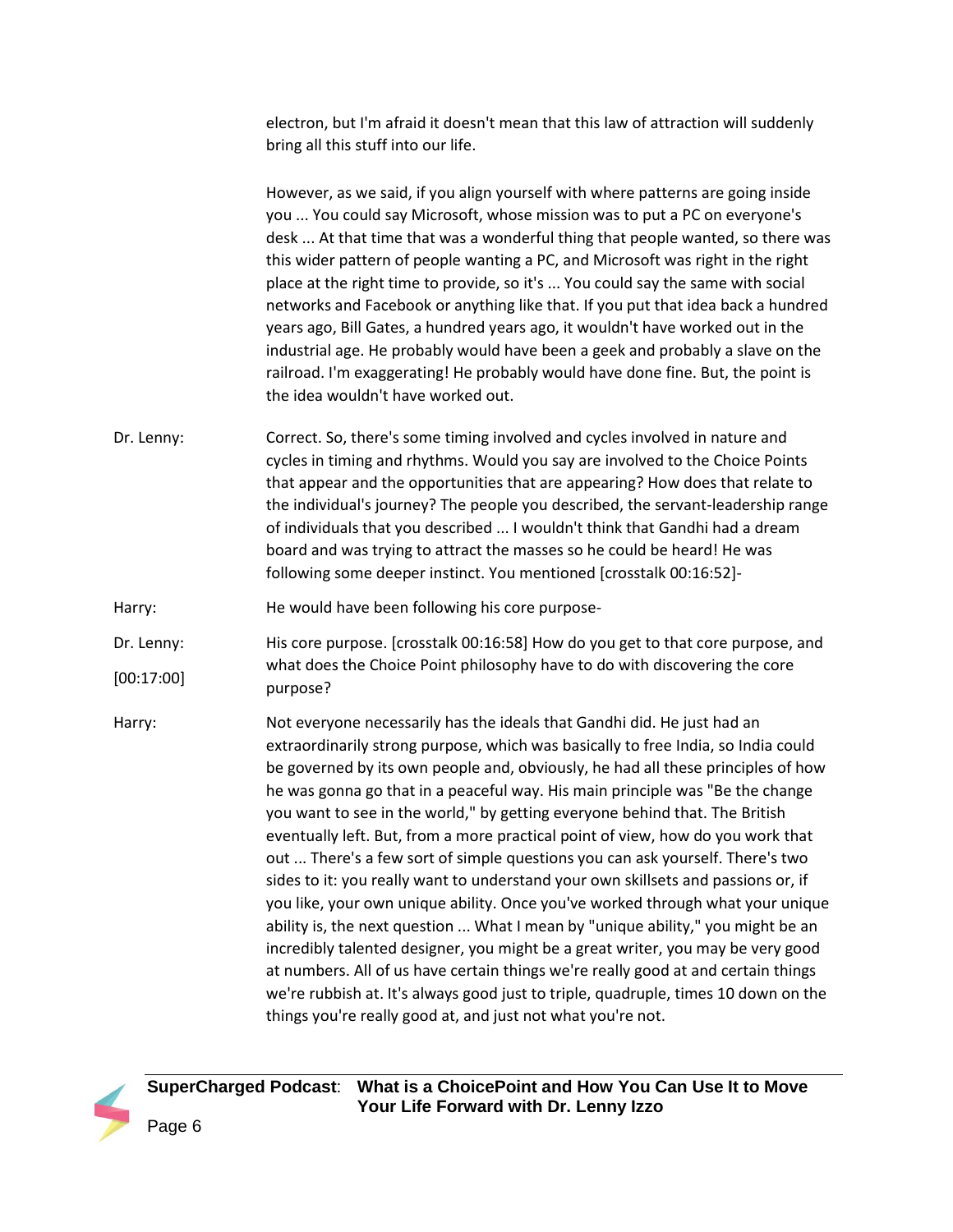Once you know what your unique ability is, you could then really go into that secondary phase, and say, "What am I really passionate and interested in, that I can apply my unique ability, in a way that perhaps no one else can?" It doesn't matter if other people do as well, really. You might be super interested in environmentalism, fashion, health, healing. Obviously, on this podcast a lot of people are gonna be into healing, so that'd be a good one to assume. But, there's many ways of doing healing. You could be mentally precise and good with your hands, you might be great as a surgeon. Or, you may be better off as a bioenergetic practitioner. You may be better off as a couch, because you're really empathetic and good with people. So, if you've got great emphatic skills and you're really into healing, become a bioenergetic coach or something like that.

You go through that process. I know [inaudible 00:20:09] would be. But, you can get much more defined than that. There's various ways of trying to understand these cycles. I have a four-part way. There's asking questions. That could just be asking people and experts and friends around you; obviously, Google as an amazing resource of answers, so you can do a lot of research through Google. But, there's also intuition and being able to read signs and that type of thing. Generally, if you combine that sort of intellectual research with the more heartbased intuition and emotional, you'll probably get to the right answer.

[00:21:00] So, it's: work out your unique ability, work out which industry or space you're interested in and how you can apply, and then just really research and dig into that detail. Then, at that point, you can really define and align your purpose. Then, you're in a great place. Then, obviously, from aligning your purpose, you can ... I remember what I call it, "purpose with passion." I can't remember, there was some particular stuff in our philosophy. But, basically, you just take action. It was "engage with passion," you engage with passion, and off you go. 95% of people never even get there.

> That will give you times 10 the results of law of attraction, because you're gonna be in your unique ability, you're gonna be in the right space that you're really interested in, you're gonna have done all your research to really know where this sits with your patterns, so you're gonna know what to do. And then, you engage with passion. You're gonna do 10, 20 times better than anyone who's not going through that. And then, obviously, the last 10% is the "be the change," where you start looking deep within and try to unblock your patterns. There we go.

Dr. Lenny: Yeah. You outlined it pretty well there. In my experience, Harry, and I really hear what you're saying, it's that inner journey, maybe that last 10%, that-

Harry: It's the last 10% that become the 1000%!

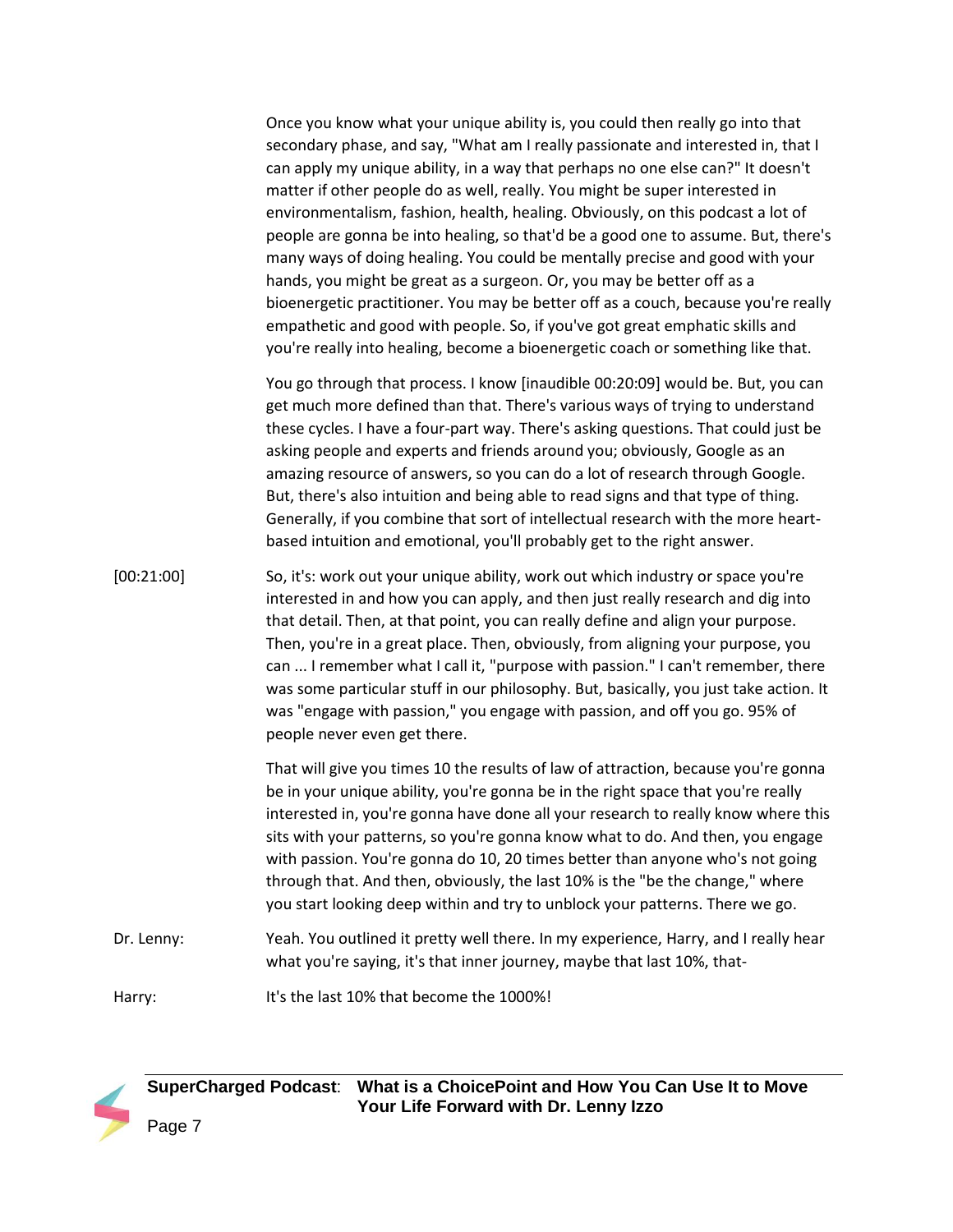| Dr. Lenny:           | The 1000%, to really go in and have, I would say, the courage to bring one<br>[inaudible 00:23:04] [crosstalk 00:23:04]-                                                                                                                                                                                                                                                                                                                                                                                                                                                                                                                                                                                      |
|----------------------|---------------------------------------------------------------------------------------------------------------------------------------------------------------------------------------------------------------------------------------------------------------------------------------------------------------------------------------------------------------------------------------------------------------------------------------------------------------------------------------------------------------------------------------------------------------------------------------------------------------------------------------------------------------------------------------------------------------|
| Harry:               | Yeah, courage and persistence, because you're always gonna have steps, steps<br>back on the way. Persistence and courage, they're such interesting  Actually,<br>that was part of the "be the change."                                                                                                                                                                                                                                                                                                                                                                                                                                                                                                        |
| [00:23:30]           | When we interviewed a lot of people in the film Choice Point, we mentioned<br>courage. Like Richard Branson, I think we took the characteristic of courage, but<br>basically, we ended up identifying about seven core characteristics that if you<br>develop, would just make a massive difference. There's so many little beliefs and<br>emotions and all that stuff. Emotions, I don't know, they don't necessarily really<br>matter. We can be sad, and we can be happy. We wave all over the shop. But, if<br>you develop these core characteristics, they can basically overcome emotions, so<br>you end up more positive most of the time. You end up with more positive belief<br>systems, et cetera. |
|                      | I haven't said what those characteristics are. Let's see if I remember them. It's<br>basically like: love, honesty, courage. Do you remember the rest? Willpower  I<br>don't remember what the base one was. Trust, is that right?                                                                                                                                                                                                                                                                                                                                                                                                                                                                            |
| Dr. Lenny:           | Trust, absolutely.                                                                                                                                                                                                                                                                                                                                                                                                                                                                                                                                                                                                                                                                                            |
| Harry:               | I don't know if I missed any.                                                                                                                                                                                                                                                                                                                                                                                                                                                                                                                                                                                                                                                                                 |
| Dr. Lenny:           | Where do emotions come into this philosophy then? Is it trust-                                                                                                                                                                                                                                                                                                                                                                                                                                                                                                                                                                                                                                                |
| Harry:               | I'm British, and when you're British, my lips are very stiff like this. We don't have<br>any emotions!                                                                                                                                                                                                                                                                                                                                                                                                                                                                                                                                                                                                        |
| Dr. Lenny:           | When you say there's an integration of those virtues, those creative virtues?                                                                                                                                                                                                                                                                                                                                                                                                                                                                                                                                                                                                                                 |
| Harry:<br>[00:25:30] | I think we can get [inaudible 00:25:01] at most. There's so many reasons one can<br>have an emotion. But, what an emotion is, at least to me  In this matching idea,<br>it's [inaudible 00:25:24]. A little bit like the Observer Effect in quantum physics. If<br>you like, an emotion is an indicator of how closely you are aligned with what<br>you're doing, your purpose, and what's going on, if you get angry or sad or<br>experience some of these negative ones, there is generally something a little bit                                                                                                                                                                                          |
|                      | off, but it may not be to the outside world.                                                                                                                                                                                                                                                                                                                                                                                                                                                                                                                                                                                                                                                                  |
|                      | Most of the time, you could be off, and that's why you need to do the deeper<br>work. But, with emotions, you just forgive yourself for them. You observe them,<br>see if you learn out of anything. I don't worry about it too much, because all<br>sorts of things happen in the day, and our emotions generally vary. But, do you<br>need to concentrate? Like us concentrating on, "I am really sad," or, "I am really                                                                                                                                                                                                                                                                                    |

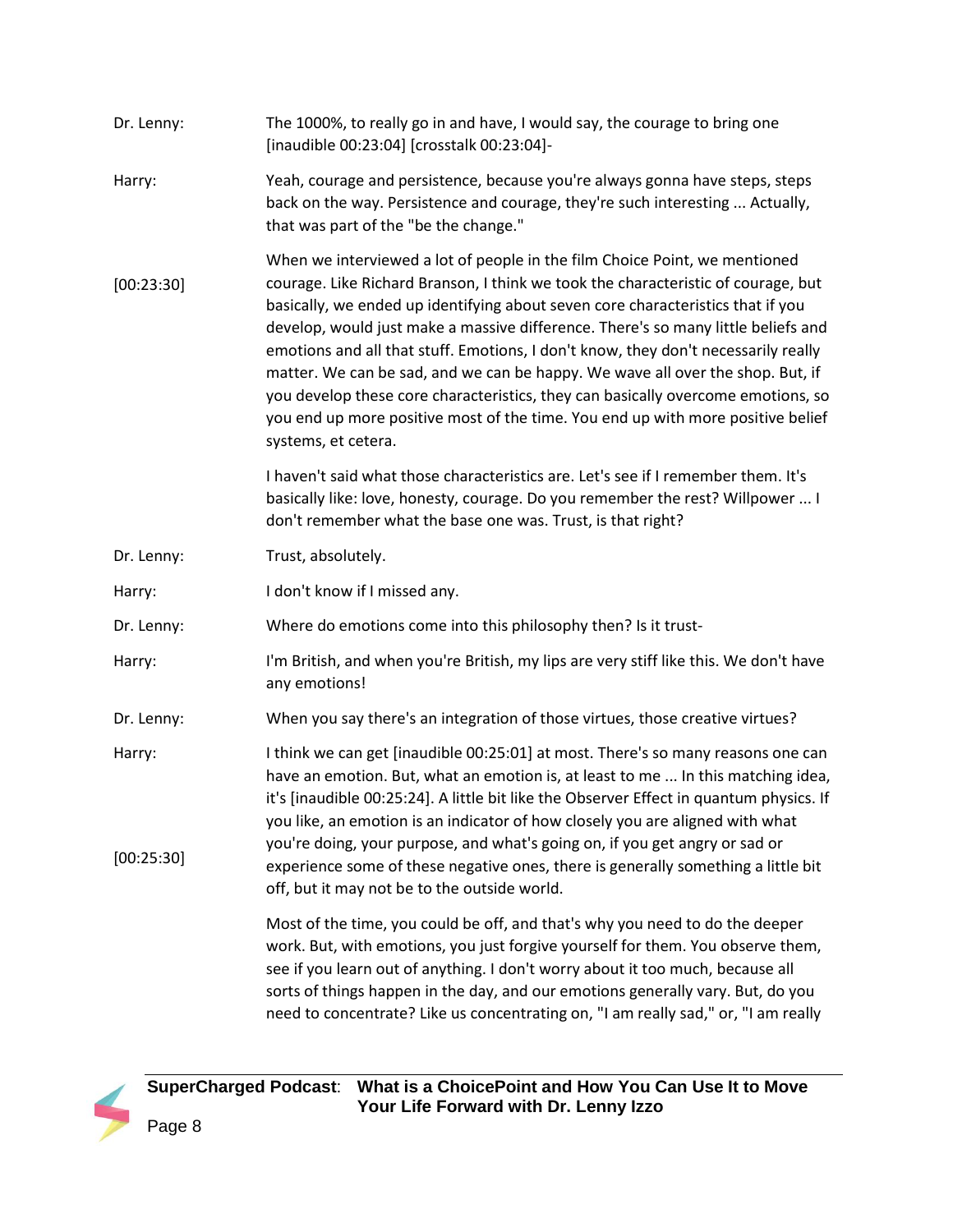angry. I mustn't be angry, I mustn't be sad." I don't know if that's particularly helpful.

Perhaps, what's going on, when I look at my core characteristics, I'm not actually a very good communicator. I stay in my shell, I don't really speak my truth. Well, perhaps if you spoke your truth more, you wouldn't feel frustrated and angry in your emotions. Basically, I think, it's more important to concentrate on developing your core characteristics. If you do that, you'll find that your emotions will shift anyway over time. We're all still gonna experience emotions, but hopefully we can experience more positive ones over time that negative, so that's the general idea anyway.

- Dr. Lenny: [00:27:30] Yeah, I firmly agree with that. I think most of the individuals I've seen over 38 years ... The greatest confusion is in that emotional body, is in the repetitive pattern of the anger or the repetitive pattern of sadness, sometimes the repetitive pattern of joy, blocking some other aspect of that core being, that core place of that creativity you were speaking about. It is a fuller integration of more positive emotions. But then, looking at what's positive and what's negative, how many times have I seen, personally, an individual, a woman who's afraid to really get into ... her fears worry her, and getting to agree to break through the restrictions of the self-limiting beliefs that might be containing her. Or, a man who has some concepts, self-limiting belief about really feeling some deep grief. It's not just his grief, but it's the existential grief of the world. It's the sadness that's in the world. [crosstalk 00:28:33]-
- Harry: How do you help people shift? What's your methodology?
- Dr. Lenny: First, it's setting a safe enough container, so there can be a trust factor as a practitioner or as a guide, as a guide to take someone through their hero's journey, to be able to reclaim those lost energies. Not reclaim the victim state, that's what people do every day, in a general sense stay victimized by something or someone. That's the way of the world right now, that's the crisis. I think the crisis keeps coming to us, so that we can make a different choice, which is the opportunity to rise above the crisis, what you were talking about, Harry. To rise above the static emotional state and be passionate about something greater than my emotions.

I'm emoting something that has a very different frequency. That's what changes the field, that's what changes. We do provision, as bioenergetic practitioners, we look into the energetic field of an individual. In the field, there are those patterns. Those patterns are held by self-limiting belief systems, as you know, and we see those, comes right up on the screen. For me to be able to point that back to an individual and help them see whatever pattern they cannot change, whatever pattern continues to circle through their life, over and over, whether it

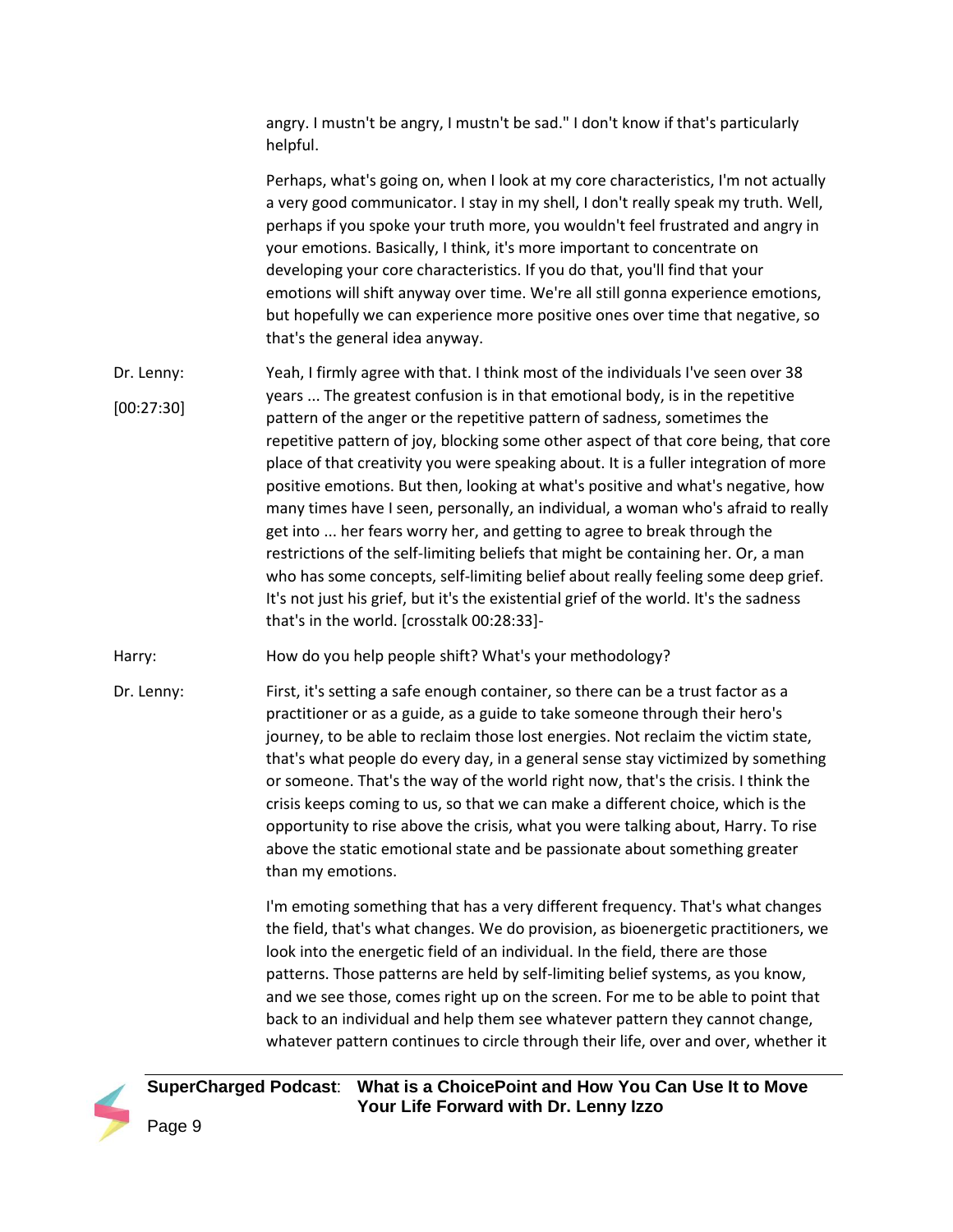|                          | be the same kind of relationship, whether it be staying stuck whatever the<br>limiting job is  They're not getting to their core gifts and their core abilities and<br>their core creativity.                                                                                                                                                                                                                                                                                                                                                                                                                                                                                                                                                                                                                               |
|--------------------------|-----------------------------------------------------------------------------------------------------------------------------------------------------------------------------------------------------------------------------------------------------------------------------------------------------------------------------------------------------------------------------------------------------------------------------------------------------------------------------------------------------------------------------------------------------------------------------------------------------------------------------------------------------------------------------------------------------------------------------------------------------------------------------------------------------------------------------|
|                          | My reference point is that there is a core creativity, there is a core energy, a soul<br>energy if you will, an intelligence that's beyond just the personality. There's<br>something that's driving the human condition. There's something that is driving<br>our evolution to go forward. That's the philosophy of Choice Point. It's so clearly<br>described in your movie, as well as the book-                                                                                                                                                                                                                                                                                                                                                                                                                         |
| Harry:                   | Perfect. You mentioned about a scan, but I think for the benefit we probably<br>haven't explained it. Perhaps you could describe how a bioenergetic scan helps<br>people make better choices, and how that relates to healing.                                                                                                                                                                                                                                                                                                                                                                                                                                                                                                                                                                                              |
| Dr. Lenny:<br>[00:31:30] | Yeah, that brings a whole another principle into our dialog, which is the principle<br>that we have an energy field, and energy governs matter. Matter doesn't govern<br>itself. This is part of the new quantum awakening. Awakening to a quantum<br>reality is that there is a quantum field that governs a mechanical field, so it's that<br>shift that we've been talking about for well over 20 years, probably 30 years and<br>longer. But now, it's an established paradigm, it's well-established that we live in<br>a universe that's constantly changing, and the bigger change is the shift from<br>mechanical- based universe to a quantum-based universe.                                                                                                                                                      |
|                          | The shift in our thinking is  When I say "our," I mean the collective field. It's<br>broken through, it's an established thought form now. It's part of dialog all over.<br>When you look at it, quantum physics and quantum thinking, the quantum<br>mindset, the quantum field is very much present right now. I asked the question,<br>"Well, what is that? Why is that now in 2017? We were talking about that in<br>1917." These principles were just beginning to be postulated. Einstein and his<br>group of colleagues were just beginning to observe the principle. Now, we're<br>embodying the principle. So, you say, "Well, how does that affect healing?" One<br>way it affects healing is that we recognize that there's a field that governs the<br>body, the matter. It's not just the matter that matters- |
| Harry:                   | The Body-Field!                                                                                                                                                                                                                                                                                                                                                                                                                                                                                                                                                                                                                                                                                                                                                                                                             |
| Dr. Lenny:               | The Body-Field! And that's a new concept, based on a principle that's an eternal<br>principle, it's a greater principle. We didn't create that principle, but we're<br>learning to align with that principle. In that principle, there's inherent purpose.<br>The purpose of that field is to stay self-organized, to be self-generative. But, the<br>only way it stays, the Body-Field where the human body stays health-organized,<br>it can self- organize itself. That's healing. It can reorganize itself, it can redirect<br>energy, it can renew matter and cells. It does that because it's aligned with a                                                                                                                                                                                                          |

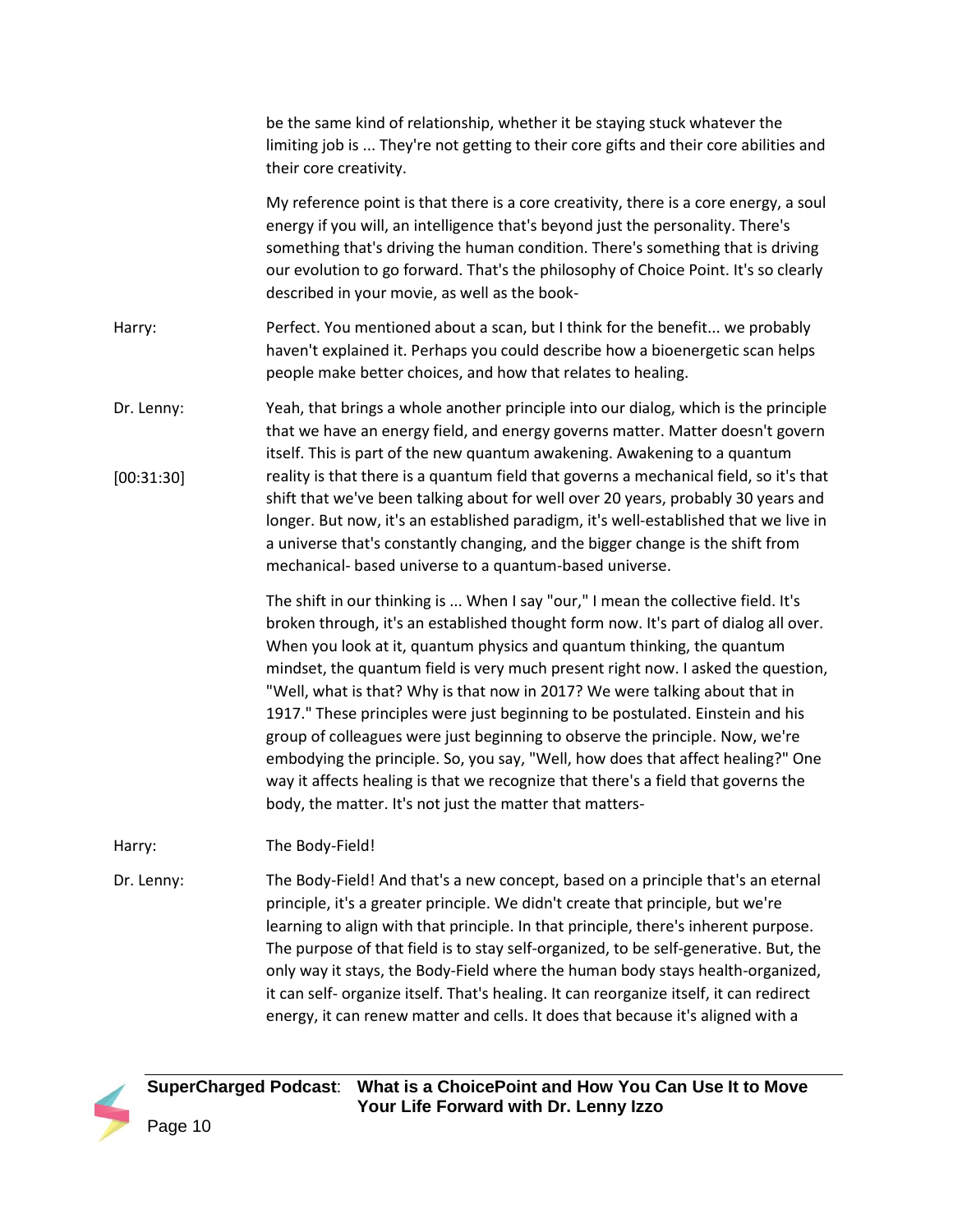greater purpose, and the purpose is not just healing. Healing is a part of a greater principle.

[00:34:00] The way I've discovered and learned, that principle is creation. We are here as creators, so we are here to create the world anew, not to create the world the same, but to create the world anew. That principle is fiercely running through all of the human endeavor, with the invitation to rise up and change. As you said, don't stay stuck in that victim consciousness, whether it be sadness ... You can be a victim and be overjoyed, you're constantly overjoyed. And then, in a state of complete denial, "Hey, the world around you is in crisis, and I'm a joyful person." There are times when different forces needed to break through that resistance. That mash you were talking about, those masses in the universe ... There's a mass that's greater than ... There's something that is attracting. The law of attracting is a greater mass than the law of attraction, a greater force. That force is inside each person, that's their creative force, the force to be a creator in my world.

> Now, that requires awakening beyond healing. There's a question I used to ask people when I became confident enough, after being in practice for a number of years, "We can partner up and we can engage in a healing partnership. And, when you do heal that irritation in your gut or that migraine headache that you've had for most of your life, or whatever the crisis is that keeps repeating itself, when you do decide to heal it and not treat it, but heal it, then how will your life change? What actually will change?" That level, to invite a person to inquire within, that's part of the hero's journey, that I believe, as bioenergetic practitioners, we are charged to actually invite an individual into, so that they can really self-organize, reorganize themselves from the inside-

Harry: [00:36:30] What's so interesting is ... Choice Point is slightly developed. Choice Point was developed through [inaudible 00:36:27] the outside of the Body-Field healing and really as a methodology to help people make wiser choices. Obviously, it's great for their own lives, but also they can go on to make a difference in the world. Where it gets so interesting is, after we developed Choice, then we started integrating it into field and healing methodology.

> For the benefit of listeners, you just can't separate mind from body, therefore you can't separate the choices you make from either your physical body or the Body-Field that we're talking about, the Body-Field being what controls your body and obviously the Body-Field completely.

Your force and choices are actually part of the Body-Field. A force is just information and energy, your Body-Field is just information and energy. What's so interesting, if you go and see a bioenergetic practitioner, what you're able to do is actually interact with your force from a more physical point of view. You

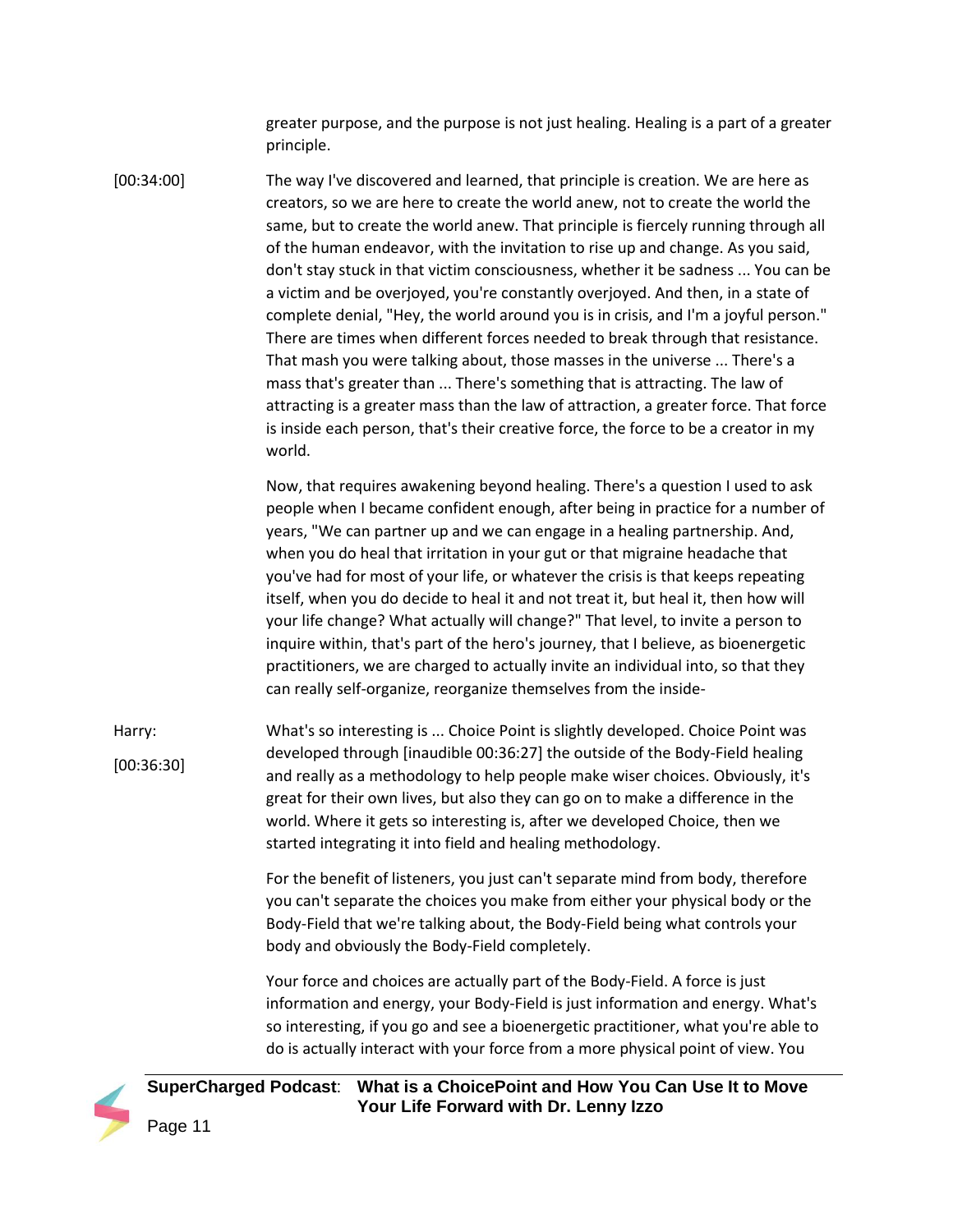can take electrotherapy scan that we were talking about. You can scan your mind, see what its limitations and see which core characteristics you need to develop. You can see or I can guide you in how to work your Body-Field… But it also links it to your physical bodies, you can then get an electrotherapy device, treat on that particular area of the body, and then by doing that, you've got this direct connection between mind and body.

When you make that connection between mind and body, you can both shift a physical ailment, and you can shift the consciousness that's related or might have caused that physical ailment. If you have the right coach who can talk you through and help you see the consciousness that was behind that, you can shift those core characteristics [inaudible 00:38:41] and have an understanding of what created that manifestation in the physical body. Just incredible things can happen.

I'm actually quite looking forward to this workshop, because we're all gonna do all these techniques on each other in a very safe, contained environment. We developed all this stuff, so it's really nice to be in a group and see what happens.

- Dr. Lenny: Yeah, it is. We'll have a couple of days together, where we can explore the inner journey, as well as really define what we want our outer journey to look like. I think there is the distinction, as you started this dialog, Harry, between ... You can't ignore the inner journey and believe you can just get a hold of a creative principle called the law of attraction without paying attention to those mass forces in our own unconscious that are working directly against what we think we want.
- Harry: It's very interesting, because in life, even in a year ... I could take some big businesses as an example. I'm gonna totally make this up on the spot. If you take Apple, for example, there's probably just a few key decisions that Steve Jobs made, and most of the decisions don't necessarily matter, like the idea to create the iPhone or to cut back on all these other rubbish computers and just focus on the one when he came back. I don't know, I think Disney was the same, pretty much any company.

But, it's also in our life or within our own jobs. So much of the work we do, unfortunately, happens in companies with thousands of employees. Most of 90% of the work is honestly completely wasted, doesn't see the light of the day, total waste of time. Where I'm going with this is, if you have a better methodology of making wiser decisions, you just don't waste out on all that time. You don't actually need to work, you don't need to work harder with that time. You can just have [crosstalk 00:41:16] If we were all living like that where we could all just go on holiday or do exercises. We could do the things that are more interesting

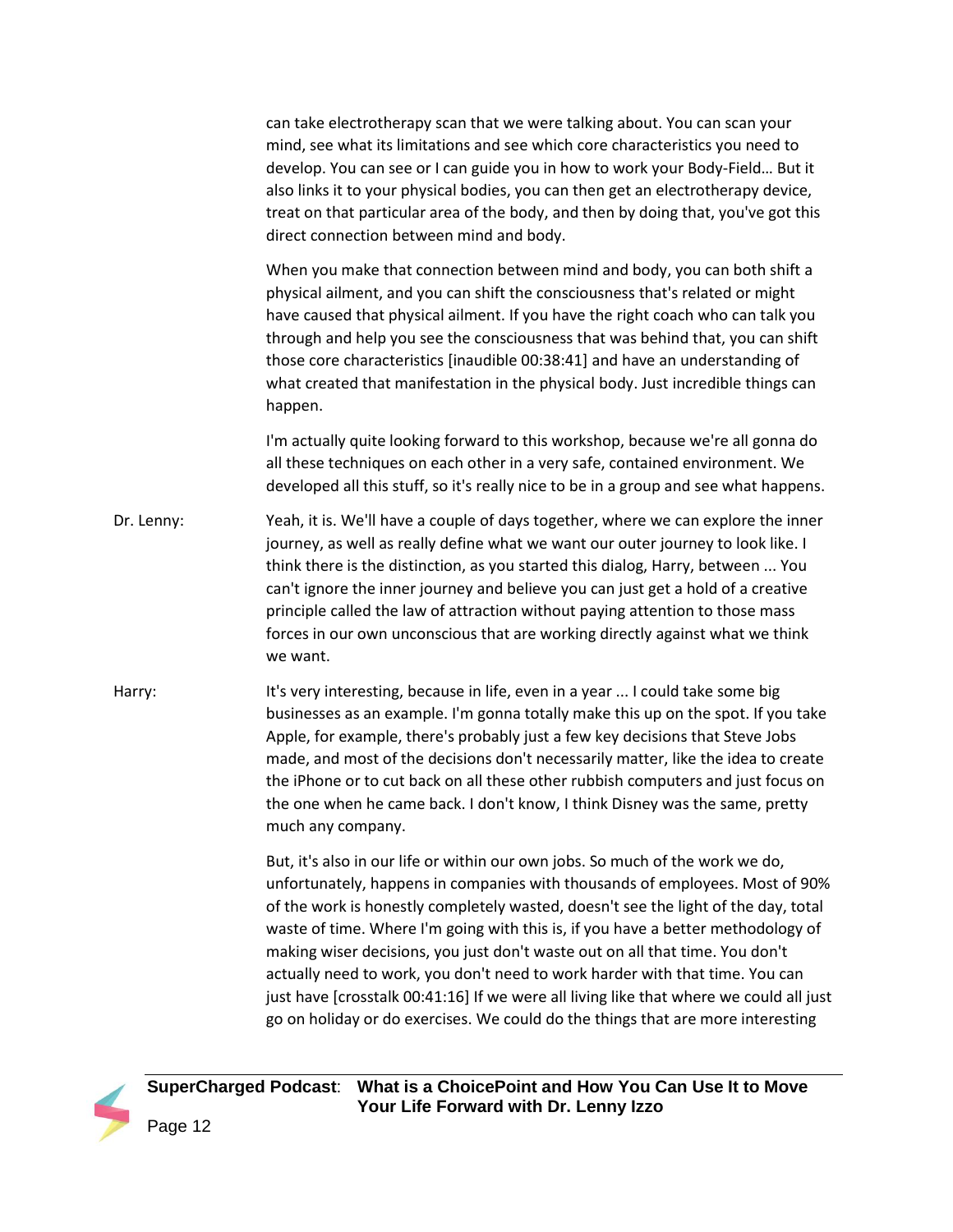to us. Time spent getting wise and being really selective choices, I couldn't tell you not. Dr. Lenny: [00:41:30] Right. We can become masters. We can master that inner game, as well as the outer game, become masters at making clear choices on a day-to-day basis. Many people go through life, and never make that one choice that would actually create the change that they desire-Harry: You can [crosstalk 00:41:57] new purpose, I'm gonna become a master of making the right choice, I love that! I'm gonna think about that. Dr. Lenny: Isn't that about mastering these capacities that we've been talking about is about? It's about, mastering my thoughts, master of the ship, who's driving the ship. And that's where the Choice Point course, the actual course itself, invites, initiates actually, initiates an individual-Harry: You've come to the crux of the thing of free will and destiny. Sort of an observation, but we have this illusion of free will. If you think you've got free will, because you don't necessarily have the wisdom to know which choice ... If you don't have wisdom, you don't know what choice to make, and therefore you think you have free will, because there's all these [inaudible 00:43:10], but in actual fact, your life is probably more being blown around like a leaf. The wiser you are, the more you understand the world around you, the patterns that are going on around you, the more it's actually like destiny and free will start to disappear, and life is more like destiny. [crosstalk 00:43:40] Dr. Lenny: [00:43:30] Right. Will is free, authentic will is free. It's the story around it that's restricted it. The story in my mind, in a person's mind, the conditions that we've come into, the old story, whatever that looks like. In the Bible, it's called the Book of Life. Your story is in your book, and your book of life is in the field, it's in the human Body-Field. Our story, the memory, the imprints, the conditions, all of it is there in the field. That's why the methodology we're talking about, you don't have to go through 10 years of therapy to figure out what you could see and make a different choice in a short period of time. Now, there's always a great proofing cycle. There is instantaneous change, and what's led up to that instantaneous change is a whole cycle before it that prepares that quantum leap, sort to speak So, it's both. We live in a quantum reality where change can happen in a moment, we choose it in our mind, and then there's just working through those patterns that are in the nature of our world, human nature, not just the authentic nature, but how we've been conditioned. I find, Harry, there is this struggle within, the struggle that people come in with. It's a good struggle, because it's a struggle that's inviting a person to really go deeper and discover your purpose, align your purpose, and then deliver your purpose into the world.

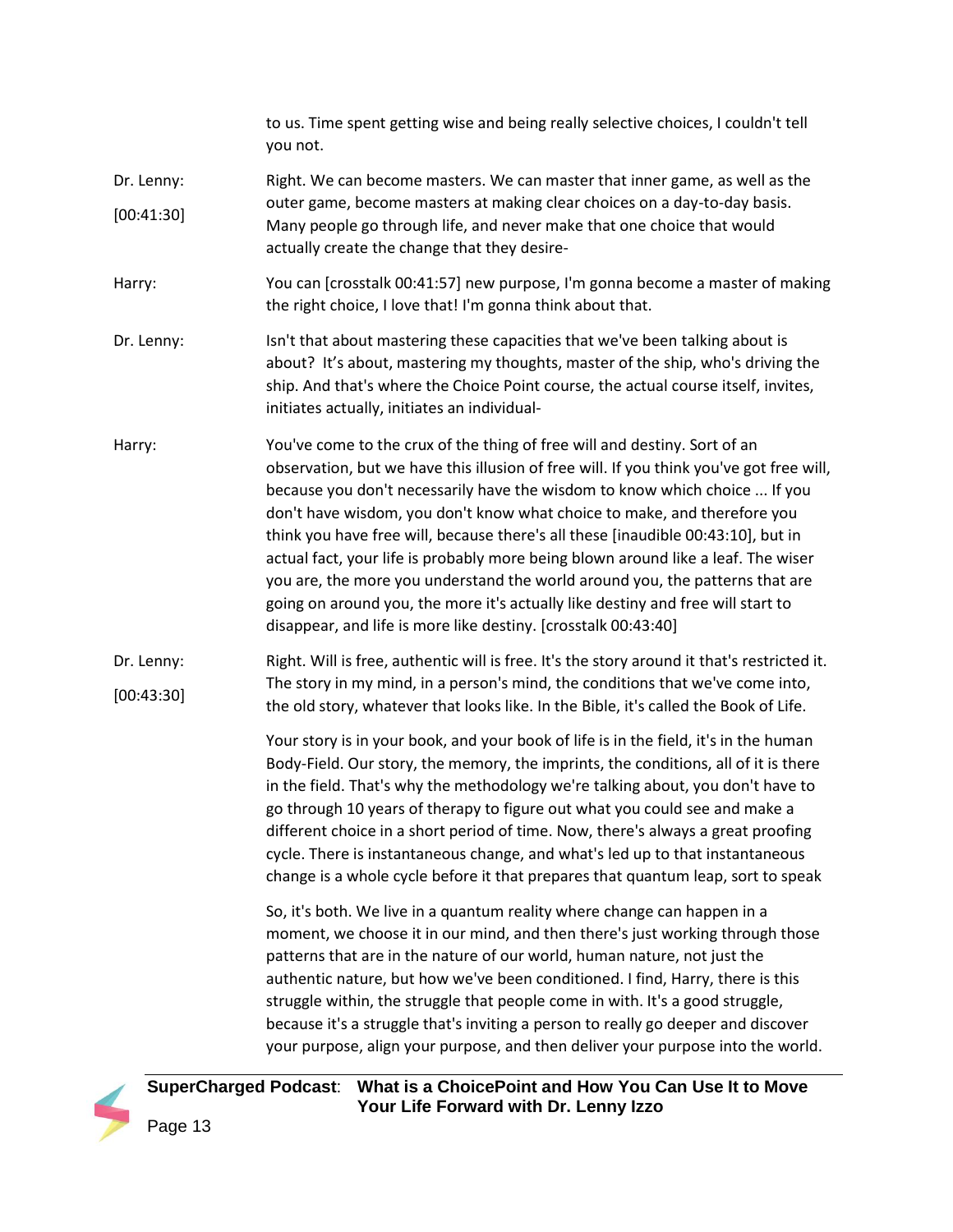## Harry: How's that evolved for you in your career? These cycles and choices. I don't even know. What's been your two most major Choice Points that shaped your life?

Dr. Lenny: [00:46:00] I think a major Choice Point was certainly when I chose to go into the chiropractic field. At that point, I had gone through a professional football career, I had gone through college, and I was on a certain trajectory that I wasn't even completely conscious of why I was on it. I was passionate to be on it, very passionate to be on that trajectory, to play a game and to be playing at that level. And then, once that was gone, there was another opportunity. I didn't have the tools to know how to make that transition. I remember, for me, I moved into quite a depression. I didn't even realize it was a depression. Everything was kind of dimmed down a bit, dumbed down and dimmed down. Everything got a little dimmer. Something was guiding me. Everyone has a story, I think everyone is in their hero's journey, if we can awaken to it.

> The next step led me to go in a chiropractic school. What I didn't get until I got in there was, the reason I went to chiropractic school wasn't just to become a chiropractor. It was to meet an individual who then introduced me to another community outside the chiropractic community. That was my spiritual initiation, 18 years of really going through an educational initiation process and realize that we live in a bioenergetic universe, and that we are bioenergetic beings. So, I came into chiropractic waken to the fact that there is an inherent principle that drives the human condition to evolve. We call that "innate" in chiropractic, innate intelligence and universal intelligence. But, having that awareness and doing energetic healing in my first day of practice ... I was always practicing from an energetic model. That was a key Choice Point. So, here I though I was going into chiropractic, and what I was really getting into was the doorway of chiropractic introducing me to the bioenergetic field of medicine.

Now, 38 years later, we have technologies that help us with the methodology of assisting others, not only heal where the imprint, where that imperfection is in the field, but actually be able to give people tools to change their story, to actually transform their story, to give them an opportunity to see clearly as practitioners. I think this is a whole another mindset of what a healer is.

A healer, in the old paradigm, is someone who just diagnoses and treats, whether you're conventional or even ... A chiropractor is one who assesses where the subluxation is, and then just adjusts and treats. A massage therapist is someone who figures out where those restrictions are, then rubs them out. An acupuncturist is where you figure the blocks out. But, there's a greater context of all of that, which is awakening to purpose, wakening to a larger purpose that we are part of something much larger.

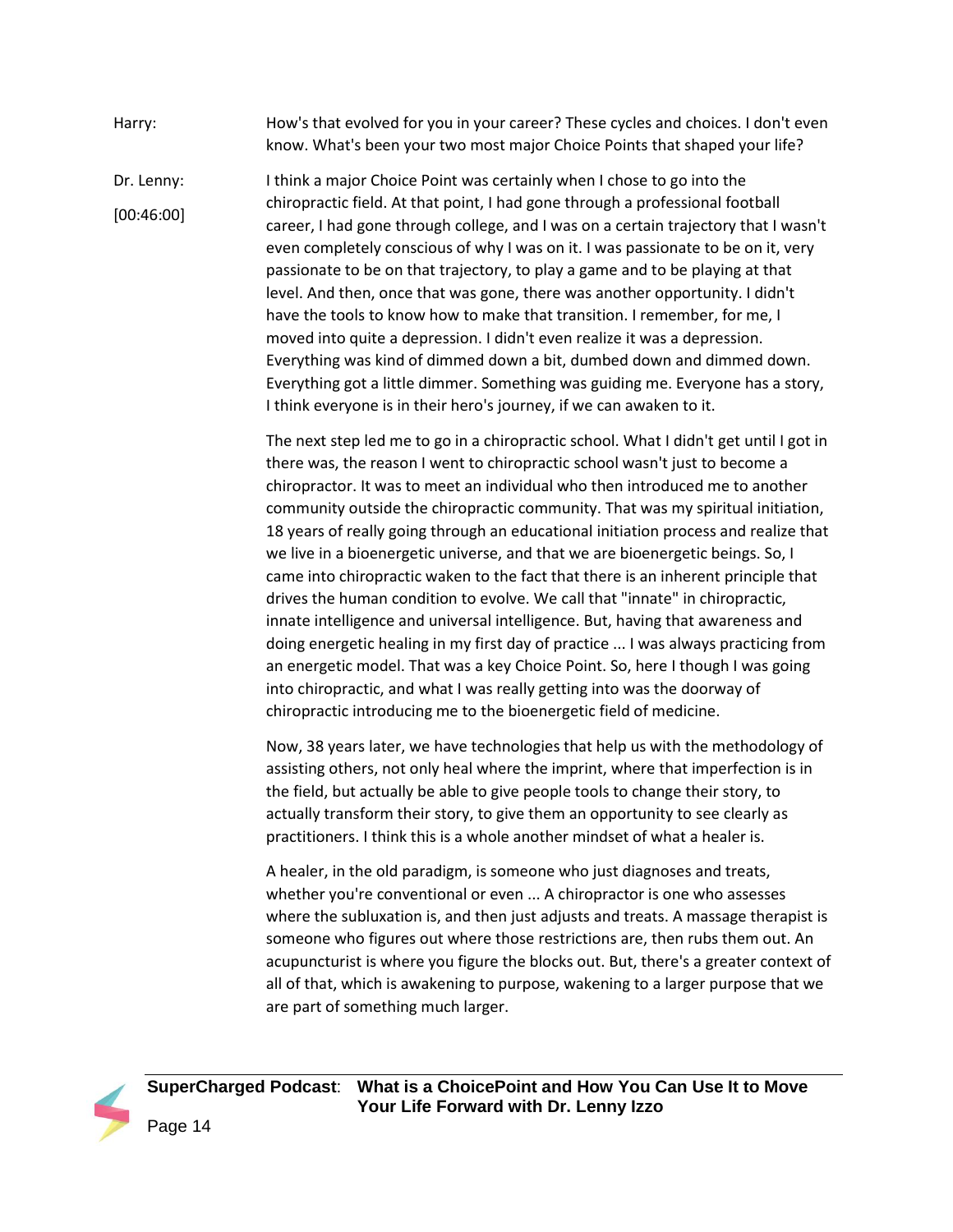| Harry:     | Do people come into your clinic with a knee pain, and once they've known you<br>for a few weeks or months, they walk out with new purpose? I'm curious.<br>[crosstalk 00:49:36] Do you take them on that journey from physical part<br>through to helping them understand their [crosstalk 00:49:49]?                                                                                                                                                 |
|------------|-------------------------------------------------------------------------------------------------------------------------------------------------------------------------------------------------------------------------------------------------------------------------------------------------------------------------------------------------------------------------------------------------------------------------------------------------------|
| Dr. Lenny: | I do, I do. And what I realized is, to do that effectively, I have to have a system in                                                                                                                                                                                                                                                                                                                                                                |
| [00:50:00] | place. For many years, as a practitioner  I've gone through my own evolution to<br>be able to understand what it takes, because if you're coming to me, and you<br>think you're going to an Italian restaurant to get some good Italian food, and I'm<br>trying to serve you up some good sushi, there's some incongruence there!                                                                                                                     |
|            | So, to be on your purpose and then deliver it clearly, after 38 years, I'm a bit<br>clearer now, I am clearer. People who are coming to me now, they are not<br>coming in with knee pain. They are coming in, because they know what doesn't<br>work. They want to make a different choice, and they know that whatever is<br>going on in their body, they don't want to necessarily just treat. They're coming<br>in, because they want to discover. |
|            | A case in point is, a woman comes in to see me six weeks ago, and she goes, "I<br>don't know who I am." She's sitting in front of me now, and she knows, "I don't<br>know who I am, but I've heard that you could help me with what's going on in my<br>body, and you do something different. You have a different methodology-                                                                                                                       |
| Harry:     | Perfect. [crosstalk 00:51:19] Do you see people through  You can help them<br>through Skype? How do people find you?                                                                                                                                                                                                                                                                                                                                  |
| Dr. Lenny: | People find me. After doing this 38 years, there's certainly a referral-                                                                                                                                                                                                                                                                                                                                                                              |
| Harry:     | [crosstalk 00:51:32] I mean, for the listeners.                                                                                                                                                                                                                                                                                                                                                                                                       |
| Dr. Lenny: | Oh, for the listeners! [crosstalk 00:51:35] Yeah, if you go to www.lennyizzo.com,<br>my website, you can connect with me that way. That's probably the best way,<br>just drop me an email through there, and then I'll get back to you.                                                                                                                                                                                                               |
|            | Why I'm still doing this in 38 years? And you know this, Harry, I think. I see as a<br>purpose-driven individual. I mean, look what you've created. People who align<br>with you are purpose-driven, that's what I've gotten to know with the people,<br>the community in NES.                                                                                                                                                                        |
|            | To have purpose and to align with purpose, whether it's authentic or not, if I<br>believe it's my purpose and that belief system is then supported by the law of<br>attraction, it's gonna attract to me those elements in my world, the resources,<br>the people with resources, the support that supports my purpose.                                                                                                                               |
|            | And if my purpose is aligned with serving others, that's serving leadership<br>mindset, if I'm aligned with wanting to be a contributing factor and to assist<br>changing the world  I just can't have a bright idea of how I think the world                                                                                                                                                                                                         |
| Page 15    | SuperCharged Podcast: What is a ChoicePoint and How You Can Use It to Move<br>Your Life Forward with Dr. Lenny Izzo                                                                                                                                                                                                                                                                                                                                   |

Page 15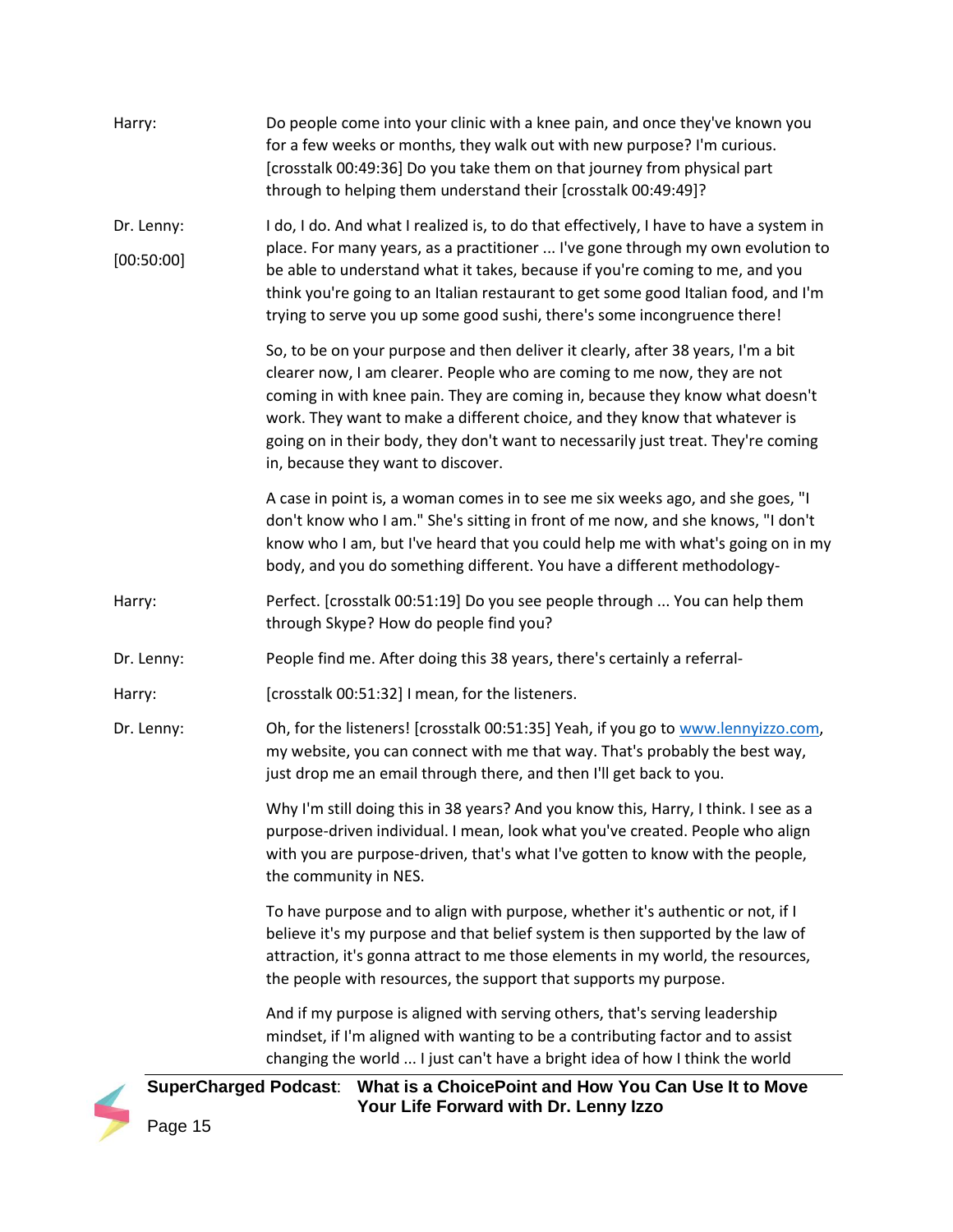should change, I know how I should change and what I have to contribute! The gifts that you contribute, the gifts you have, that we contribute the gifts we have, then that world will change.

- Harry: [00:53:30] The deeper you go into changing yourself, the more works out. I couldn't tell you how much that is true. Even in making Choice Point ... This is gonna sound peculiar, but we had NES and when we were making Choice Point it was quite an expensive endeavor. The company went into lots of debt while we were doing it. My health deteriorated as well. Peter, our co-founder of NES, died. We changed countries. Basically, we created like a combustion engine of Choice Points, all at the same time. Honestly, we [inaudible 00:53:46]. Obviously, that was a little bit of a negative experience, but to dig out of it, we basically had to look within and just develop these areas where our core characteristics were not particularly good [crosstalk 00:54:07] and really build back out. But, we built back out through building within. That was the most [crosstalk 00:54:18]-
- Dr. Lenny: That's profound, Harry. That's beautiful. You built it back out by building and looking within. I didn't know the details of that, but what you modeled there was and is the hero's journey, the NES entity to come into the world. Look at what you had to go through. I see that. To go through what is called the hero's journey was ... not Bill Moyers, but Joseph Campbell. He was the guy, the one to embody that terminology that in all the myths of all the cultures and the stories that we see passed down from generation to generation, there is a central theme, and that theme is the hero's journey, to start without and then go within and then come back out, in this constant circle. That's the relationship that I see in the human Body-Field, the information that could take a person, invite a person to go in, clarify what's not being clearly embraced, so that they can have the power to make a different choice and then come back out and go into the world.

Sometimes, the world they go into is a different world based on the choices they've made. They have to leave that world, that they weren't really living in, but just existing in. I think that is a phenomenon that happens on an individual level, and I think it's happening at a global level now, the strife and the struggle we see to really get hold. But, what I was impressed with what you just said is just, I would ask you: what did you have to retrieve and embrace to come back out after all of that, so that NES today could be a thriving business and hitting the next level of coming into the world? What did you have to get a hold of to do that? That is a story! You can talk about that in the two days that we're together. That's the heat of what drives-

Harry: [crosstalk 00:56:45] Quite a lot of things. There's many aspects, from a money aspect ... You have accountants telling you that you're pretty much bankrupt,

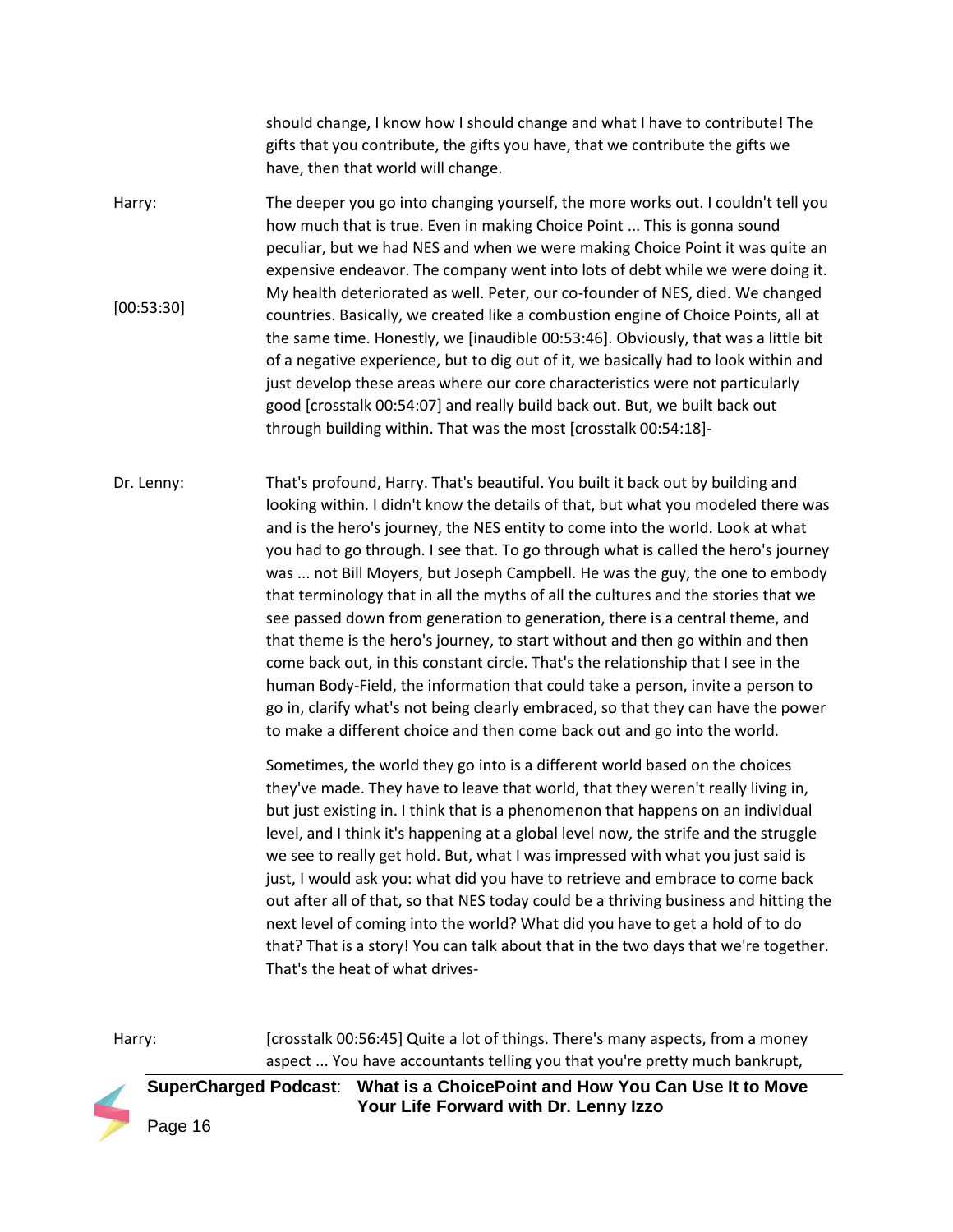and we're maxed out on all the overdrafts and all of that. Also in my head, I'm like, "Well, I could think that and focus on that, and it's probably game over, or ... I'll finish that bit. Or, no, we're gonna go here and this is how the future looks. I'm just gonna ignore those terrible bank balances, because if I focus on that, I'm not focusing on my energy to building out or basically building out the community." So, that's what we did. It's half, maybe half [inaudible 00:57:36]. I had a sort of a relapse of our chronic fatigue, I was getting paralysis and I nearly ended up in a coma, and I vomit up a lot. It's basically like Addison's disease. I had a very limited amount of energy per day to do this. The action I took, I had to be very careful.

I can't remember what else I was gonna say, it was something about ... Actually, at the time, this was a curious thing to say, we were doing a podcast around Choice Point ... We had Choice Point, which was consuming a lot of money, and it was sort of ready. It would take a lot of money to finish it. And then, we had NES, which was this incredible health company. But, with very limited energy and really no resources at that point, we could only really choose one. So, I basically put Choice Point on pause, hence we never really brought it out to the world. We basically never brought it out. We finished the whole thing, but didn't bring it out. So, we just put all our attention into NES, so that was one thing. But, like characteristics-wise, certainly rebuilding up. You have to rebuild up, having a lot of trust-

Dr. Lenny: Trust in yourself.

Harry: .... trust in yourself and other people, but it's like faith. Faith is this most incredible thing. The universe conspires to help you when you have that faith. You have to have faith in these dire circumstances. And the whole persistence, faith, courage. They're all one of the same type of thing. So, that was one characteristic, definitely. We got back to grips. Communication is a huge one. I've never been a natural communicator per se, but the only way to get a message out to the world is to ... [inaudible 00:59:48] I can't remember what they're called, but I did lessons, I joined Toastmasters and did lessons and [crosstalk 00:59:57]

Dr. Lenny: Would you say you've found your voice, you claimed your voice?

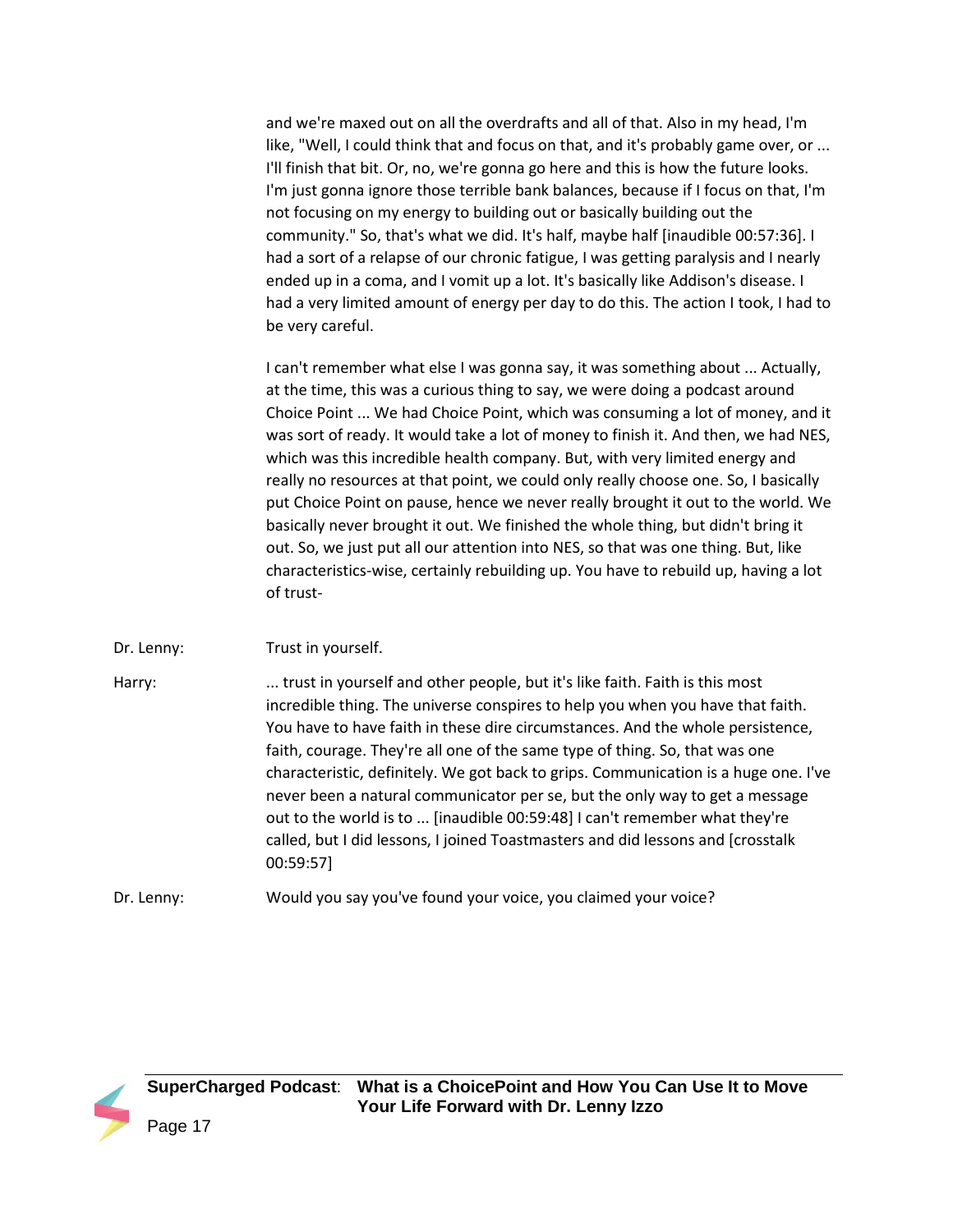| Harry:     | Oh, I reclaimed a voice. It's probably not necessarily ever my unique ability, but<br>my unique ability is more vision and philosophy. I've probably got some great<br>mind method or [inaudible 01:00:17]. That is probably more in my unique ability,<br>as a thinker or as a visionary. But, of course, that's absolutely no use if no one<br>else understands it- |
|------------|-----------------------------------------------------------------------------------------------------------------------------------------------------------------------------------------------------------------------------------------------------------------------------------------------------------------------------------------------------------------------|
|            | going from vision to learning how to more clearly communicate with other<br>people. My top unique ability would be, I guess, creation, vision, philosophy-                                                                                                                                                                                                            |
| Dr. Lenny: | Vision, right.                                                                                                                                                                                                                                                                                                                                                        |
| Harry:     | but communication isn't, but it's completely necessary, otherwise it's just<br>bullshit in your head, isn't it? It doesn't go anywhere, it doesn't go anywhere.                                                                                                                                                                                                       |
| Dr. Lenny: | Right.                                                                                                                                                                                                                                                                                                                                                                |
| Harry:     | So, that was definitely something I'm trying to develop out for the last few years,<br>we still are. Life is a big journey like that. I think we've probably talked for quite a<br>while-                                                                                                                                                                             |
| Dr. Lenny: | I think we've-                                                                                                                                                                                                                                                                                                                                                        |
| Harry:     | So, we should probably wrap up and give people the highlights. If you want to                                                                                                                                                                                                                                                                                         |
| [01:01:30] | watch the movie and also Lenny might be doing webinars, we've got the Choice<br>Point course, which is on choicepointmovement.com. If you're [inaudible<br>01:01:38] when you're listening to this, but if it's early in 2017, Lenny and I are<br>doing a Choice Point workshop. Do you know the date, Lenny?                                                         |
| Dr. Lenny: | February  is it 18th, 19th?                                                                                                                                                                                                                                                                                                                                           |
| Harry:     | I don't know. That's terrible.                                                                                                                                                                                                                                                                                                                                        |
| Dr. Lenny: | Saturday, Sunday. So, I think that's the 18th and 19th.                                                                                                                                                                                                                                                                                                               |
| Harry:     | Yeah. So, Saturday and Sunday, the 18th and 19th. Anyways, we will be running                                                                                                                                                                                                                                                                                         |
| [01:02:00] | Choice Point workshops probably one or twice a year, which you can see on the<br>http://www.neshealth.com website and the Choice Point Movement website.<br>And then, if you want to get in contact with Lenny directly, that was on  was it<br>www.lennyizzo.com?                                                                                                    |
| Dr. Lenny: | Yeah, lennyizzo.com.                                                                                                                                                                                                                                                                                                                                                  |
| Harry:     | Perfect. All these details will be in show notes at the bottom. Thank you very<br>much, Lenny. That was great.                                                                                                                                                                                                                                                        |

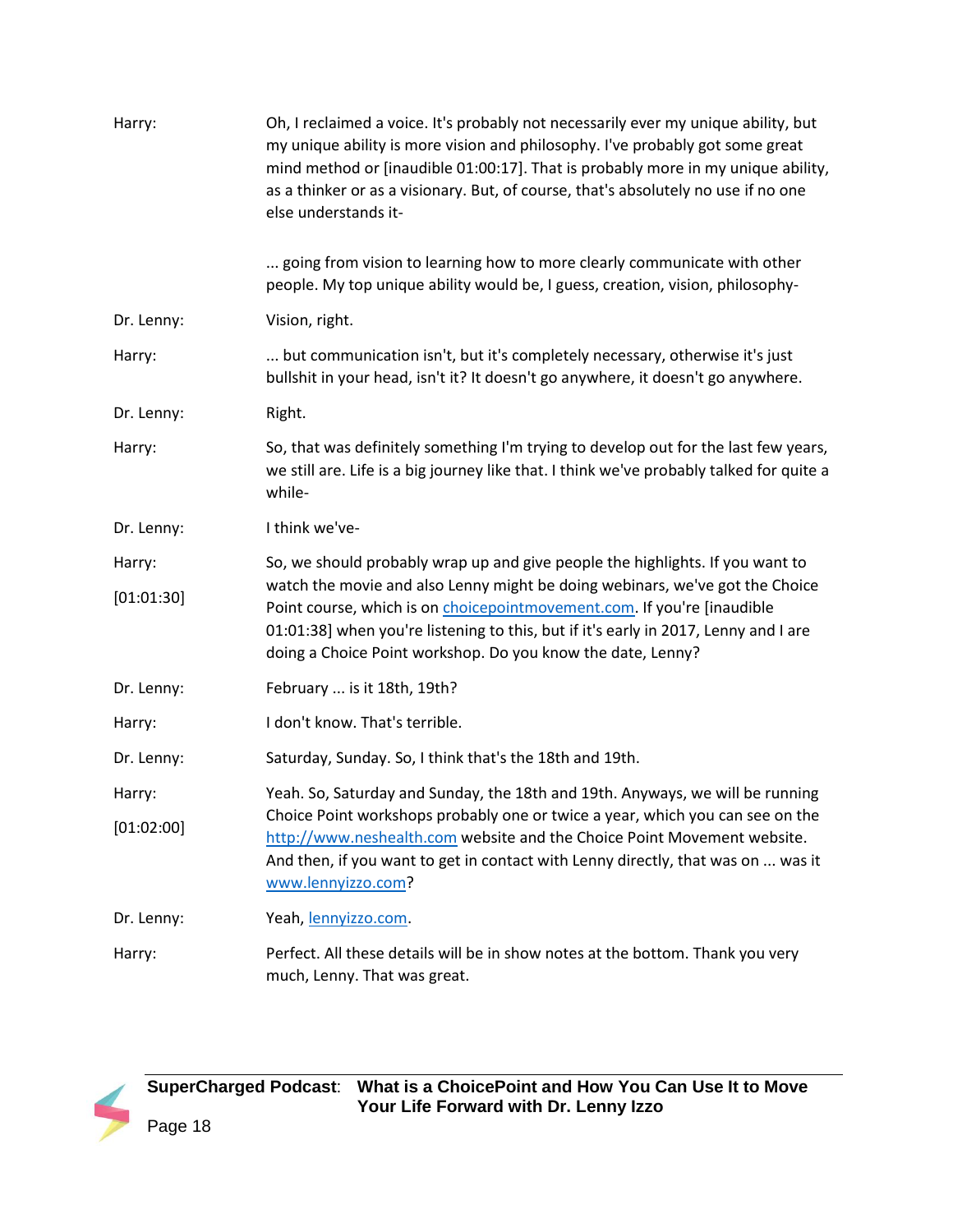| Dr. Lenny: | Oh, thanks, Harry. Yeah, this was great. We just began to heat the fire up. That<br>will bring into those two days in February for sure. It's a passion that I know I've<br>learned and discovered. I've discovered that you and I share when we get<br>together, there's always a stepping off point that we both get pretty passionate<br>about. |
|------------|----------------------------------------------------------------------------------------------------------------------------------------------------------------------------------------------------------------------------------------------------------------------------------------------------------------------------------------------------|
| Harry:     | Yeah, [crosstalk 01:02:57] got questions for us  Obviously, this isn't a live event<br>right now. But, if people have got questions for us, please feel free to email us!                                                                                                                                                                          |
| Dr. Lenny: | Yeah!                                                                                                                                                                                                                                                                                                                                              |
| Harry:     | Email them either to Lenny or back to the podcast email address. I'm sure we'll<br>do another podcast when we-                                                                                                                                                                                                                                     |
| Dr. Lenny: | We'll do another one.                                                                                                                                                                                                                                                                                                                              |
| Harry:     | could answer people's questions, which would be great.                                                                                                                                                                                                                                                                                             |
| Dr. Lenny: | Yeah. Yeah, just stay connected. Stay connected today, it's very important. We<br>invite you to stay connected with the Choice Point community.                                                                                                                                                                                                    |
| Harry:     | Yeah, you can find us on Facebook too. Perfect.                                                                                                                                                                                                                                                                                                    |
| Dr. Lenny: | Okay. Thanks, Harry.                                                                                                                                                                                                                                                                                                                               |